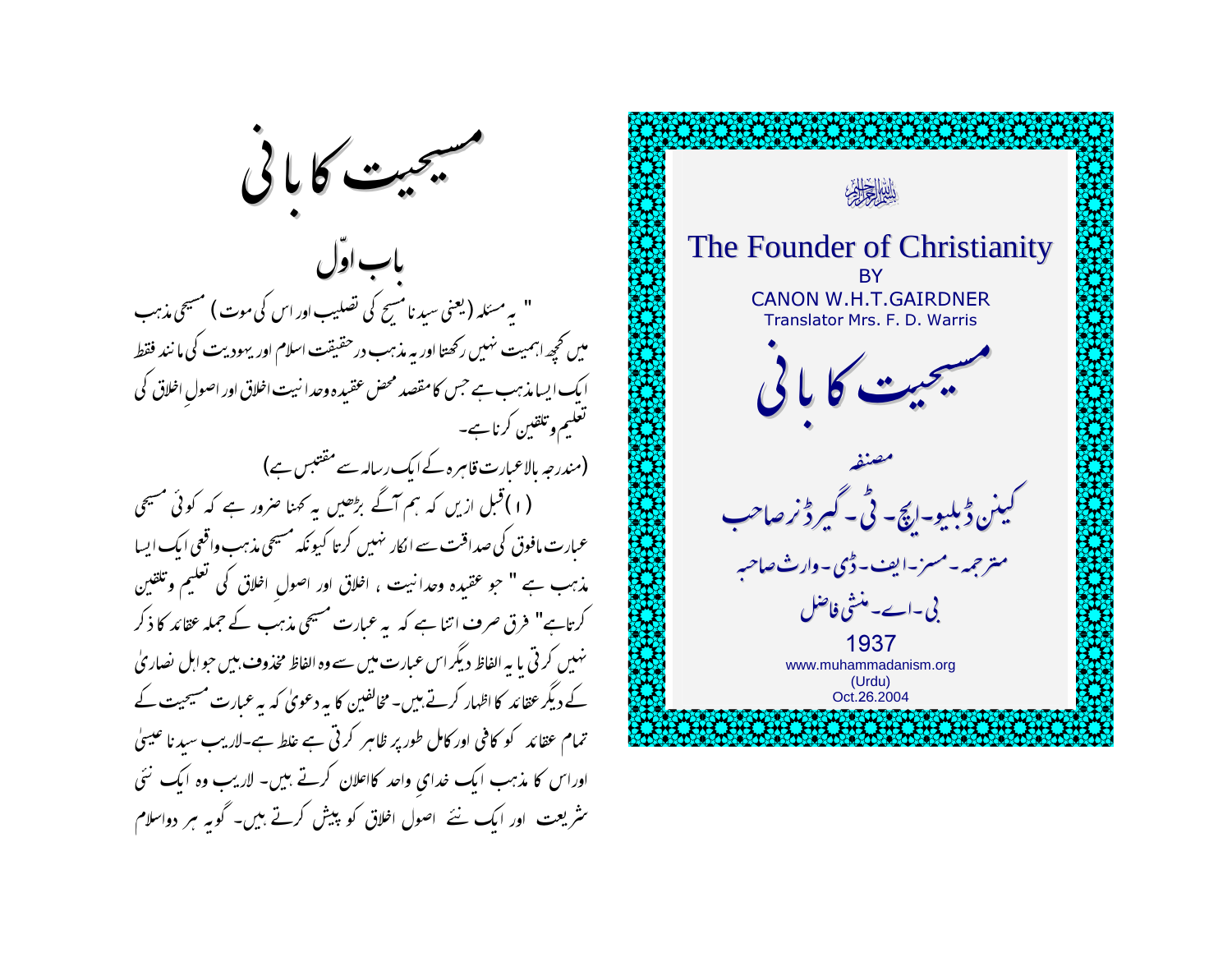( ۲- )سید ناعیسیٰ مسح نےاپنی غدمت کی پہلی منزل کے دوران میں یعنی اپنی صلیبی موت اور اذیت کے اظہار سے پیشتر واقعی "عقیدہ وحدا نیت ، اخلاق اور اصول اخلاق " کی تعلیم دی لیکن وہ عقیدہ وحدا نت کیا تھا؟ ایک ماپ (خدا) کا انکشاف حبوخالق ومالک ہے! اور وہ اصول اخلاق اور اخلاق کیا تھے؟ محبت کا روحانی " نبا قا نون" اور پہاڑی وعظ کے نئے روحانی تصورات! ذرا عوٰر کیجئے اور دیکھئے کہ اس موقع پر بھی سید نامسیح ایک اخلاقی فلسفی یامعلم الهٰبات یامعاسٹری مصلح باناصح بلکہ نبی بارسول کی مانند کلام نہیں کرتے۔ بلکہ وہ ایسے شخص کی ما نند کلام کرتے ہیں جس میں انجام کار " خدا کی بادشاہی" کا آغاز وقیام ہونے کو ہے۔خدا کی بادشاہی سے مراد ہے روحانی حکومت حبو سمراسمر برق وآتش کا سازور رکھتی ہے اور حس میں داخل ہو نا نئی پیدائش کے بغیر ممکن نہیں۔ایسی بادشاہی حبو بوجہ اپنی ساخت و تر کیب کے سید ناعیسیٰ کے ساتھ منسوب ہے کیونکہ وہی اس کاسروسردار با یهودی عبارت کےمطابق مسح یامسح کیاہوا یادشاہ ہے۔ مذ کورہ بالا بیان مسیحیت کی اس بےمعنی ، تھرور اور ناکافی تعریف کی حدود سے تحاوز کرجاتاہے جس سے ہم نے اپنے مضمون کو سٹروع کیا تھا۔ بیان مافوق سید نا عیسیٰ کو نبی ہی نہیں بلکہ سراسر ایک زبردست قدرت قرار دیتا ہے۔ یہ حقیقت سید ناعیسیٰ مسح کی ابتدا ئی تقاریر اور تعلیمات سے عجیب طور پر واضح ہو تی ہے۔ مثلاً ملاحظہ فرمائیے کہ یہاڑی وعظ میں وہ فوراً ایک نئے واضع سثر یعت یا مقتن اورایک نئی تحریک دہ قدرت (متی ۲۲ ـ کے الفاظ"

اور یہودیت کی سٹریعت سے بالکل مختلف بیں ۔ واقعی مسیحیت نے ایسے اعلیٰ شخصی اوراجتماعی اخلاق کی تعلیم دی ہے جو حالانکہ اس روئے زمین پر مشحکم وبرقرار ہے تو بھی فلک الافلاک کی بلندیوں تک پرواز کرتاہے۔لیکن یہ سید نامسیح کی تمام ترخدمت اور بشارت نہیں حواس نے اپنے حین حیات میں بنی آدم کو دی۔ اس میں تحچھ شک نہیں کہ بہ تعلیم نہایت عجیب وعریب ہے لیکن بہ بذات حود وہ کار عظیم نہیں جس کے انحام دینے کے لئے سید نامسح آئے بلکہ وہ اس کا بیشتر اوراہم تر حصہ بھی نہیں ۔اگرایسا ہوتا تو ممکن ہے کہ انببائے عہد عتیق کے بعدا ور کوئی نبی نہ آتا یا اگر " عقیدہ وحدانیت ،اخلاق اور اصول اخلاق کی تعلیم کو تحمیل تک پہنچانے کے لئے کسی کی آمد کی صرورت بھی ہو تی تو وہ سید نامسح نہ ہوتے۔ درحقیقت مسح کی آمد کااصل مقصد یہ تھا کہ اس د نیامیں بنی نوع انسان کے لئے زند گی کاایک ایساخزانہ بہم پہنچائے حس کے ذریعہ سے ہر زمانہ بلکہ ابدیت کی سحر کے طلوع ہونے تک اخلاق اوراصول اخلاق نتیجتہً رونما ہوں۔ بہ کھنا عنیر صروری سامعلوم ہوتاہے کہ مسیح کی تعلیم سے بہتر گراں مایہ تر اورعجیب تر اور کوئی شے ہوسکتی ہے لیکن اس کا ذکر کرنالازم ہے ۔کیونکہ حبو کام مسح نے انحام دیا وہ واقعی تمام دیگر اُمور سے برتر۔ اعلیٰ تر اوراہم تر ہے اس لئے کہ اس کے ذریعہ سے روح انسانی اس واحد خدا کے عین مر کزتک پہنچنے اوراخلاق اور اصول اخلاق کے جس کا بہتر نام یا کیز گی ہے نثر پیدا کرنے کے قابل ہوجا تی ہے۔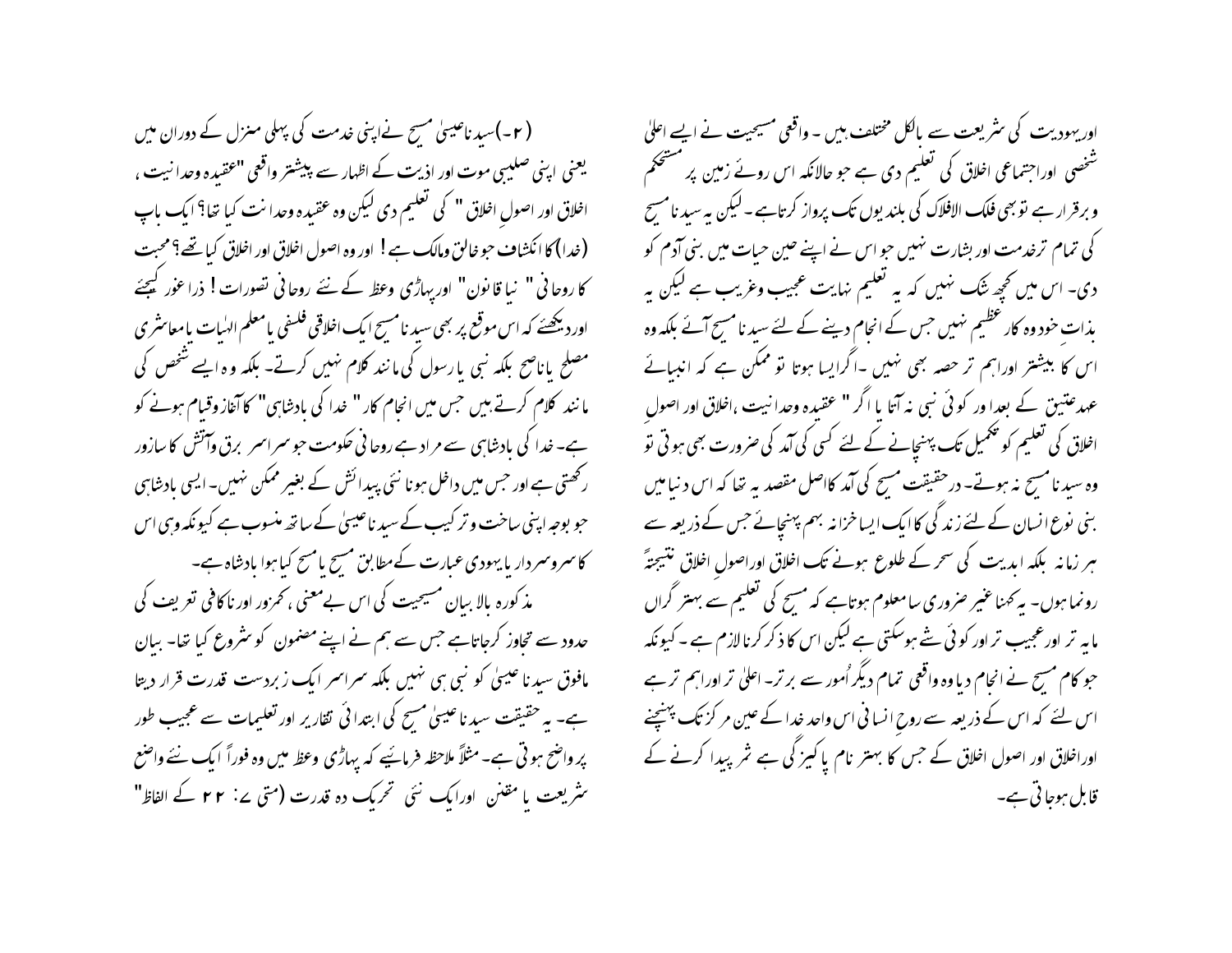خدا کی ابویت اوراس کی بادشاہی کو بیان کرنے کے لئے ایک پیراگراف پا ایک مختصر سا باب کافی نہیں بلکہ اس کے لئے ایک ضیغم کتاب کی صرورت ہے۔

(۳۔) ہم نے اس حقیقت پر بخو بی عوْر کرلیاہے کہ تصلیب وموت کا واقعہ تمام واقعات کے بعد وقوع میں آتاہے (ایسا ہونالازمی تھا) اور کہ کس طرح بتدریج اس اہم واقعہ تک رسا ئی ہو تی ہے ۔ہم نے یہ بھی روشْن کردیا ہے کہ ان حقیقتوں سے یہ ثابت نہیں ہوتا کہ مسح کی صلیب اور موت کحچھ اہمیت نہیں رکھتی۔ اس معاملہ کے اس طور سے پیش کرنے سے ہی اس بحث کی عنیر معقولیت ظاہر ہوجا تی ہے۔ یہ گویاایسی بات ہے کہ کسی عمدہ ڈرامہ کاآخری منظر ہو۔ جس کے دیکھتے ہی حاصرین ورطہ حیرت میں پڑجائیں ۔ مگر اس منظر کی اہمیت کامحض اس بنا پرانکار کردیاجائے کہ اس کی تائید پس پردہ ہوئی ہےممکن نہیں کہ کوئی بسٹر کسی اعلیٰ تصنیف یا کسی عمدہ نقل کے متعلق ایسی فصول رائے پیش کرے۔ سید نا عیسیٰ مسح کی زند گی بھی فنون لطیفہ کی بہترین مثال ہے لیکن مزید براں وہ ایک بزر گنترین حقیقت بھی ہے حواس سے پیشتر دنیا کے معائنہ میں نہیں آئی۔ہمارا خیال ہے کہ وہ لوگ حو بیان مندرجہ بالا کی مانند اپنی سطحی آراء کا اظہار کرنے کےعادی بیں اس بات کو سن کر ذرا تامل کرینگے پس اس مقام پر ہم یہی کوشش کرینگے کہ اپنے ناظرین پر یہ ظاہر کریں کہ حالانکہ ان ابتدا ئی اعمال اور مناظرمیں بہ افسوسناک واقعہ گویا پس پردہ تھا بلکہ اس کی تباری

تیرے نام سے " ) اور آخری منصف کی صورت میں نظر آتاہے۔ یہ حقیقت ان علامات سے بھی حبو مسیح نے عالم قدرت پر اور نیز ا نواع واقسام کے امراض اور موت کی طاقتوں پر اپنا اختبار اور اقتدار ثابت کرنے کی عرص سے ظاہر کیں حسیرت انگیز طریق پر آتشکارا ہو تی ہے ۔ چاہئیے کہ ہمارے قارئین غدا کی بادشاہی کے اس پرُزور اور ہلادینے والے تصور پر عور کریں حو فوق الفطرت ہونے کے یاوجود اس فطری د نیا میں موجود ہے ۔ اور سید نا عیسیٰ مسیح سے حواس یادشاہی کا سمروسمر دار ہے۔ فوق الفطری طور پر متعلق ہے اس وقت ان کومعلوم ہوجا ئیگا کہ وہ بیان مسیحی مذہب کی ماہیت اور سید نامسح کے اصل مقصد کو پورے طور پر ظاہر کرنے میں کس قد ر قاصر ہے اور کہ اس کی ابتدایہی علط ہو ئی یعنی اصل نکتہ محذوف ہے۔اورابھی تواس مسئلہ کا فقط آغاز ہی ہواہے۔ہنوز بہت کھچھ بیان کرنا باقی ہے ۔ لہذا ہم اپنے ناظرین کو مخلصا نہ صلاح دیتے ہیں کہ اسی نکتہ سے مثروع کریں اور اس کو مد نظر رکھتے ہوئے انجیل جلیل کے ابتدا ئی ابواب کامطالعہ کریں اور اس معلم اوربادی کے " شاگرد " بن جائیں جس کا انکشاف ان ابواب کے ذریعہ سے ہوتاہے - ان اشخاص کی رائے پر اکتفا نہ کریں جن کے خیالات ونصورات بمتعلق عقيده وحدانيت، اخلاق واصول اخلاق " فقط ان اد في منازل ۔<br>تک محدود بیں "حوعالم قدرت سے علاقہ رکھتی ہیں۔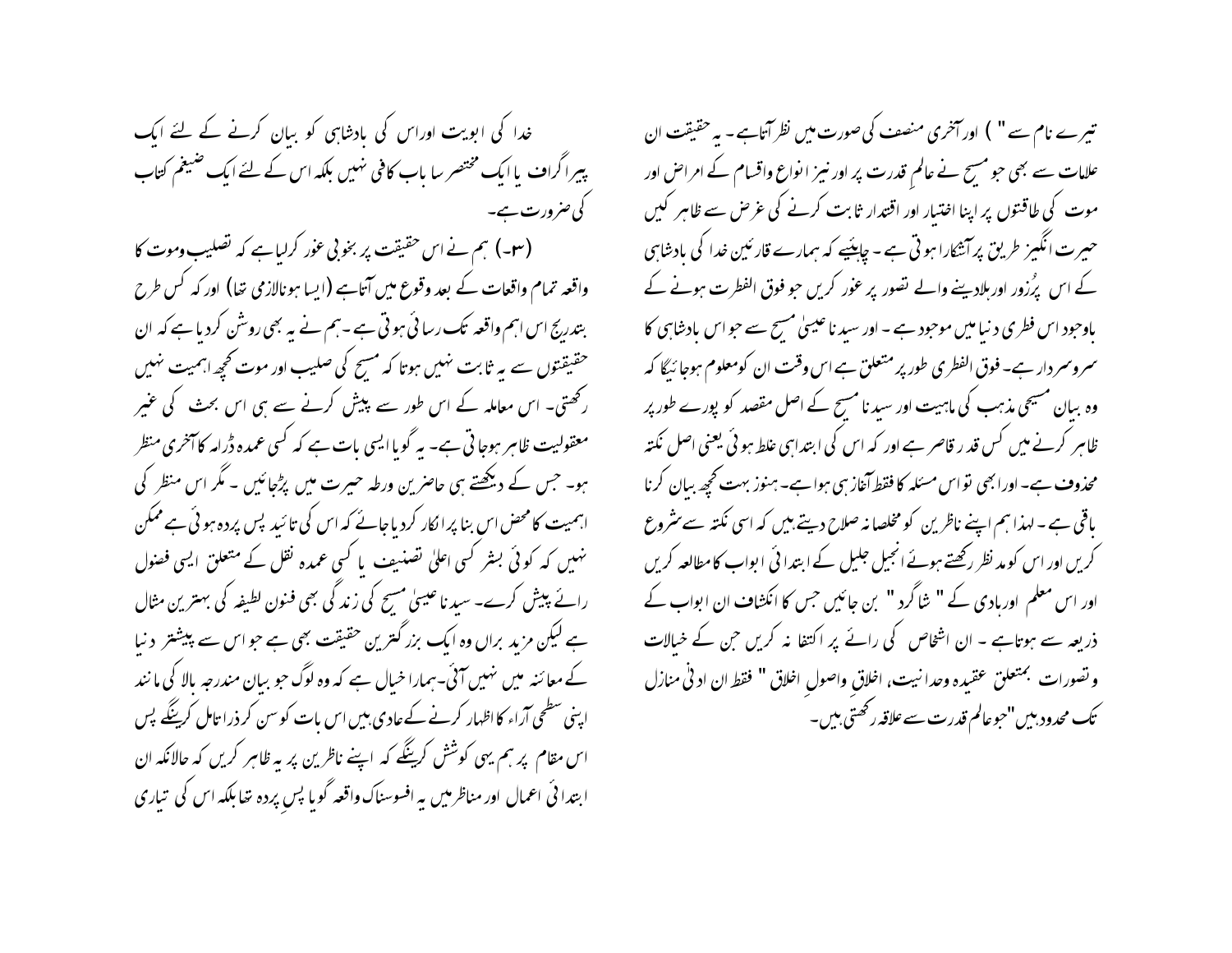اپنے شاگردوں کو ایماؤں اوراشاروں کے ذریعہ سے مطلع کرتا رہا<sup>1</sup>۔ اور ہم پڑھتے بیں کہ اس کے زندہ ہونے کے بعد اس کے شاگردوں کو "باد آیا" کہ اس نے یہ کھا تھا اس سے انہوں نے اس واقعہ کی اہمیت کا اندازہ لگا یا۔ جس کے متعلق ان کے استاد نے نہایت سنجید گی کے ساتھ پرُمعنی طور پر کنا پتہً ذ کر کیا تھا۔ دوم بہ وجہ تھی کہ مسح کے شاگرد اس دل شکن۔ حیرت انگیز ۔ خبر کا صدمہ برداشت کرنے کو تبار نہ تھے۔یعنی عوام کے باتھوں مسیح کی خوفناک اورمجرما نه موت، ایسی اندوه ناک خسر کا اعلان کرنا روحا فی طور پر ناممکن تھا تاقتیکہ اس کے ساتھ ان کی واقفیت دیرینہ یہ ہوجاتی اوراس پر ان کا یقین مستحکم اورموثق نہ ہوجاتا۔ لہذاہم دیکھتے ہیں کہ استاد نے کامل ایک سال بلکہ غالباً دوسال اس مختصری حماعت کے ساتھ صرف کئے تاکہ ان کو بادشاہی کا نیا پیغام دے اوراس کے اخلاق اور اصول اخلاق کو ان کے ذہن نشین کردے اور عقیدہ وحدا نیت اور خدا کی ابویت کا نیاسبق ان کو بخو پی سکھادے۔علاوہ ازیں ان کو بہ بھی تعلیم دے کہ وہ اس پر تکیہ کریں- اس کے اقتدار کو بخو بی جان لیں(متی ے : + ۲) اوراس طرح اس پر کامل تو کل اوراعتماد رکھیں یا یہ عمارت دیگراس پر ایمان لے آئیں۔ اس عرصہ کے اختتام پر وہ ان کا امتحان لپتاہے تا کہ معلوم

بھی مثل ایک معما تھی توبھی متعدد کنایات واشارات موحود بیں حواس انتہائی منزل کی اہمیت پر دلالت کرتے ہیں۔ ہم کو بادرکھنا چاہیے کہ اسی حقیقت کاا کار کیا جاتا اور یہ کہا جاتا ہے کہ یہ ا نتہائی منزل محض ایک واقعہ کا اختتام ہے اور بذات حود محچه اہمیت نہیں رکھتی۔ اس وقت ہم یہ واضح کرنا چاہتے ہیں کہ ابتدا ئی منازل میں اس کی جانب پنہاں اشارے ایسے معافی رکھتے ہیں حواس یات کے خلاف شہادت دیتے ہیں۔

ان ابتدا ئی منازل میں اشاروں اور کنا یوں کی دووجوہ بیں۔ اول- یہ کہ ہنوز وقت نہ آیا تھا کہ اس سے زیادہ اور کچھ ظاہر کیاجائے۔واقعات کے اس سلسلہ کا حواس آخری اہم واقعہ کی جانب راہنما ئی کرتا تھا ہنوز صاف اور صریح نقشہ نہ نے تھینیجا گیا تھا۔ نہ خدا اور نہ مسح اور نہ ہی قدرت کا بہ خاصہ ہے کہ ارت<del>ف</del>ا کو حببراً ترقی ۔ دے۔ جیسے کہ راقم الحروف نے ایک مر تیہ اپنےزمانہ میں طفیلی میں چایا کہ شَکوفہ کو جبراًمحھول کر گل خوسٹر نگ بنادے لیکن کامیاب نہ ہوا۔صرور تھا کہ اس المناک واقعہ کا حونیں گل سمرخ خود بخود قدر تی طور پر واہوجائے جیسا کہ اس زما نہ اورمکان کی قسد سے محدود کا ئنات میں تمام اشیا کو ترقی کرنا ہے - اس اثنامیں وہ شگوفہ گل کی صورت میں نمودار ہو گیا۔ لیکن حیونکہ سید نا مسح انحام سے واقف تھا لہذا وہ

<sup>&</sup>lt;sup>1</sup> مثلاً يوحنا ٢ : ٩ ا ميں مرقوم ہے" اس مقدس كوڈھادو توميں اسے تين دن كھڑا كردو گا"۔ بھر يوحنا ٣ : ٣ ا کودبکھئے جس طرح موسل نے سا نپ کو بیا مان میں اونچے پر جڑھا یا۔اسی طرح صر ورہے کہ ابن آدم بھی اونچے پر جڑھا باجائے "۔لوقا ۵ : ۳۵میں لکھاہے" وہ دن آئینگے جب دلہاان سے جدا کیاجائیگا-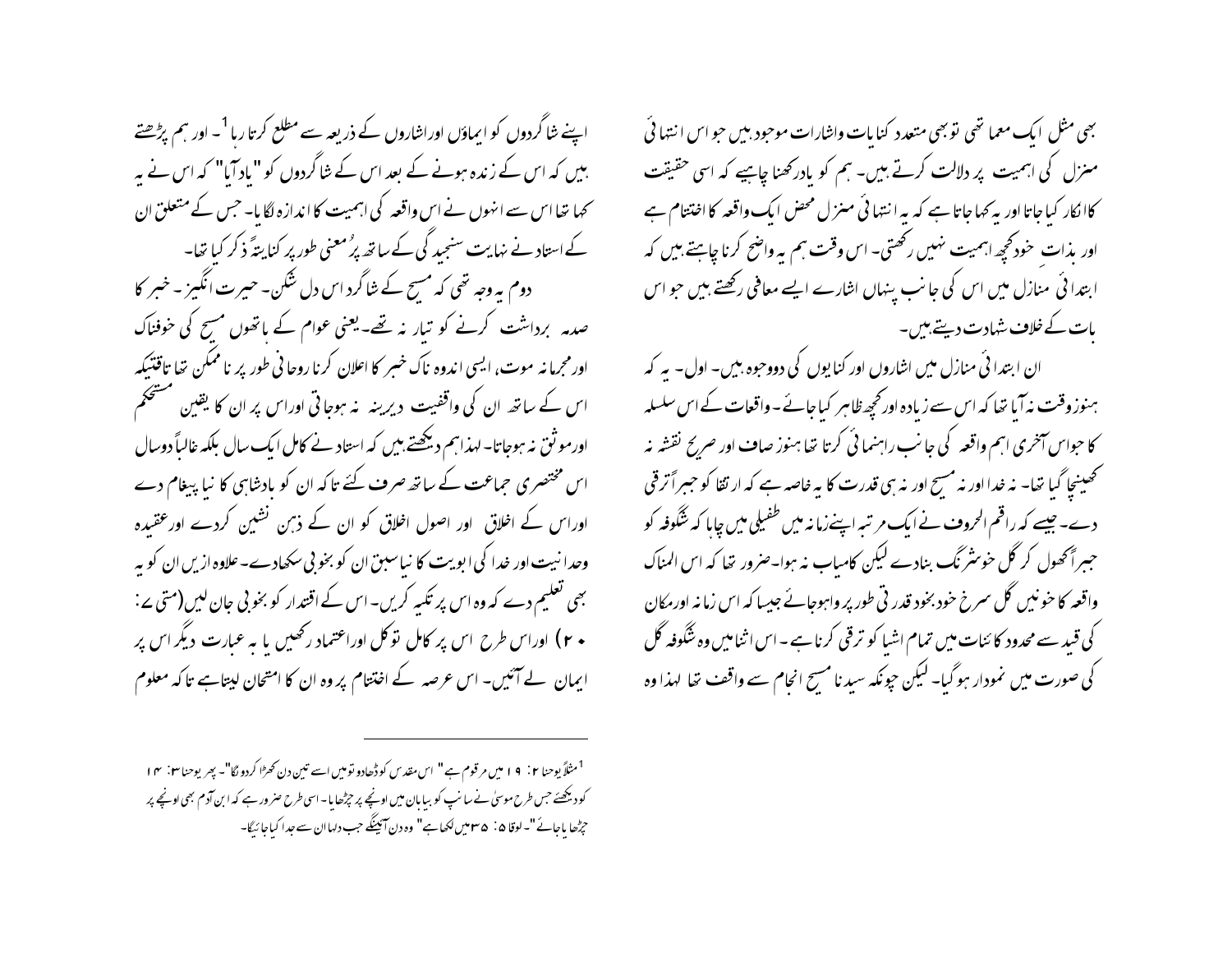اسی لئے کلام اللہ میں مرقوم ہے کہ پطرس کے اس پرُ حوش اقراء اور مسح کےدلکش حواب کے بعد سے " سید نا عیسیٰ اپنے شاگردوں پر ظاہر کرنے لگا کہ اسے صرور ہے کہ پروشیلم کوجائے اور بزر گوں اور سر دار کاہنوں اور فقیہوں کی طرف سے بہت د کھ اٹھانے اور قتل کیاجائے اور تیسرے دن جی اٹھے"۔ ہمارے خبال میں مندرجہ بالا الفاظ کا بغور مطالعہ کرنے اورعبارت کے سیاق وسباق سے دوباتیں بخوبی ظاہر ہوتی ہیں۔ اول یہ واضح ہوتاہے کہ سیدنا مسیح نے اپنی موت اوراپنے زندہ ہونے کی کامل تعلیم کو کیوں تحچہ عرصہ کے لئے ملتوی کیا۔حالانکہ بہت مدت پیشتر کئی مرتبہ ان کے متعلق اشارے دے گئے تھے بلکہ کنایتہؐ ان کی پیشینگوئی بھی کی تھی۔ دوم۔ یہ کہ یہ تعلیم سیدنامسح کے پیغام کا مر کز اوراصل حوہر تھی - وہ ایک راز تھا حواس قدر حبیرت انگیز، ایسا درد ناک اورا نسا نی عقل وادراک کے دائرہ سے ایسا بالا تھا کہ وہ فقط ایسے اشخاص پر ظاہر کیا جاسکتا تھا حن کے گوش ہوش اس عجیب وعریب راز کی سماعت کے یئے پیشتر سے تیار کئے گئے تھے۔ وہ ایک ایسا گوہر بیش بہا تعاکہ اس کا مالک اس کو ایسے اشخاص کو عاریتاً بھی نہ دے سکتا تھا حواس کی قدروقیمت سے ناواقف اور بے پرواہ تھے نو پھر عضب ہنیں نواور کیا ہے کہ اس اعلیٰ انکشاف کے متعلق کھاجائے کہ "بہ تحیھ اہمیت نہیں رکھتا"۔ ہماری دلی آرزو بہ ہے کہ اس ملک کے وہ لوگ حویہی رائے رکھتے ہیں بلکہ اس حقیقت سے منکر بیں انجیل جلیل کی ان حقیقتوں کے روشن کئے جانے سے بہ جان لیں کہ اس خداوند کا تصور کس

کرلے کہ آباوہ اس اہم سبق کی ابتدا ئی با نوں سے بھی واقف ہوئے یا نہیں۔اس نے ان سے کہا تم کیا سمجھتے ہو کہ میں کون ہوں؟ زمانہ نہایت نازک اور تاریک تھا حبوہبر دلعزیزی مسیح کواپنی خدمت کے آغاز میں حاصل تھی وہ اب رفتہ رفتہ معدوم ہو تی جارہی تھی۔قوم کے معلموں سے بزر گوں نے اس کی مخالفت کرنے کا قطعی فیصلہ کرلیا تھا۔علماء بہ فتویٰ دے چکے تھے کہ وہ کحچھ حقیقت نہیں رکھتا اوراس کے قتل کے درپے تھے۔عوام الناس کی ہمت کو خود سبد نامسح نے پست کردیا تھا بلکہ اس کے شاگردوں میں سے بعض نے اس سے تعلق قطع کردیا تھا( یوحنا ۲ : ۲ ۲ )لہذامذ کورہ بالا تمام یا توں کومد نظر رکھتے ہوئے پطرس کا حواب حبواس نے ذیل کے الفاظ میں یعنی " تومسح" ہے دیا۔ خود اس کے اوراس کے رفیقوں کے كامل ايمان اور شخصي اعتماد اور يقين كاز بردست شبوت تعا- الفاظ " تومسح ہے" سے اس کی مرادیہ تھی کہ توخدا کا مسح کیا ہوا یادشاہ ہے یا زمین وآسمان پر خدا کی بادشاہی کا سمرور سمردار توہے(متی ۱۹: ۱۹) پطرس کا یہ حواب ایسا اعلیٰ تھا کہ مسح نے فرمایا کہ" یہ بات میرے پاپ نے حواسمان پر ہے تجھ پر ظاہر کی ہے"۔اب ذراعوٰر فرماسَٰیے اور دیکھئے کہ کیا ہوتاہے۔فکرو تردد کا زمانہ گذر پچاہے۔ حماعت امتحان میں کامیاب ہوچکی ہے اور تمام د نیا کے خلاف ان کا ایمان ان کےاستاد پر قائم اور برقرار رہا ہے لہذا اب وہ اس قابل بیں کہ اس اہم ترین راز سے مطلع کئے جائیں یعنی المناک اور عمیق اسمراء سے واقف ہوجائیں حو قبل ازیں ان کو پریشان اور سراسیمہ کردیتے تھے ماان کوسکتہ کےعالم میں ڈال دیتے تھے۔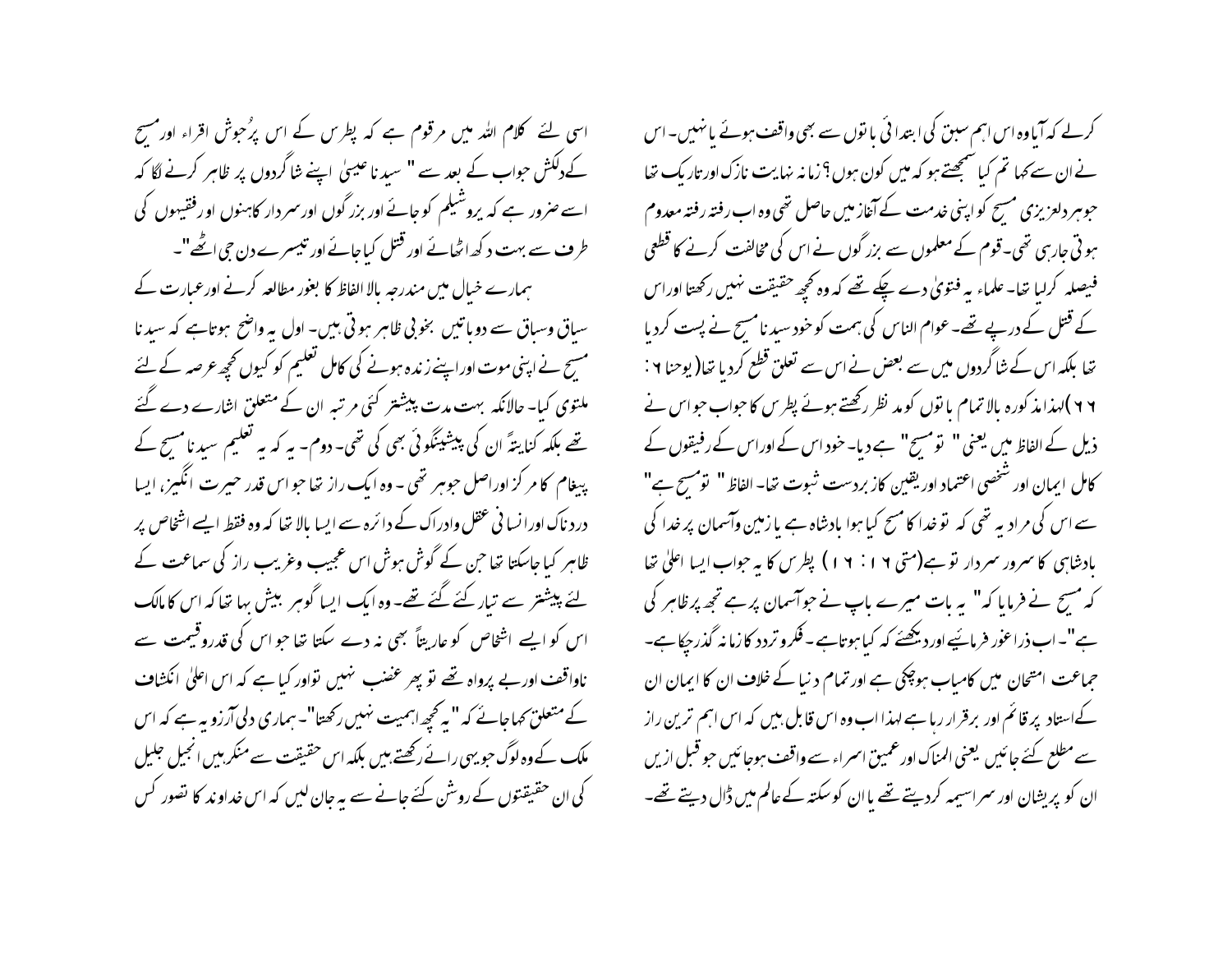اور بادشاه ممسوح کی موت کا پاہمی رشتہ دکھا کر اوران دو نو کو پاہم ملا کر ایک حقیقت كردكھائينگے۔ ہمارے معزز ناظرین ذرا باد فرمائیں اوردیکھیں کہ خدا کی بادشاہی سے متعلق مسح کی تعلیم کی نسبت کیاکھا گیا ہے۔ اس بادشاہی کی تر کیب ایسی ہے کہ اس کی بیخ یااصل تو عالم عنیب یعنی آسمان پر ہے اوراس کی ظاہری صورت اوراعمال اس د نیا میں ظاہر بیں۔ لہذا یہ ایک روحانی مر کب ہے۔ جس میں ازسمر نوز ند کی یافتہ مردوزن شامل ہیں۔جس میں پیدائش <sup>1</sup> کے دروازہ سے ہنیں بلکہ نئی پیدائش یعنی روحانی پیدائش کے دروازہ سے اندر داخل ہونا ہے اس بادشاہی کا سروسردار بادشاہ ممسوح ہے۔ حونادیدہ معبودہ <sup>2</sup>کاکامل انکشا**ف** ہے۔اہذا اس کاو کیل بھی۔ اس بادشاہی کی بنیاد وہ ممسوح وقت کے پورا ہونے پر د نیا میں قائم کرنے آیا تھا۔ سید نامسح د نیامیں آئے اور یادشاہی کی بنارتھی گئی۔ اس بنیاد کے قائم کرنے کی رسم قدرت وقوت کے عجیب وعریب اور قوی نشانات ، حیرت انگیز ، الهیٰ اورجد بد تعلیمات کے ساتھ ادا کی گئی - بلکہ سب سے بزر گنترین معجزے یعنی ایک کامل اور پاک انسانی زندگی (حوخودسید نا

<sup>1</sup> اس وجہ سے وہ نسل۔ قوم اور ملک کی قبیود سے آزاد ہیں " زیتون کا درخت حبو نہ مشرق نہ مغرب سے ہو"۔ <sup>2</sup>اہل یہود ابن اللہ کے یہی معنی سمجھتے ہیں اور بس-لہذا یہ ان کے نزد یک کفر آمیز کلمہ نہ تھا بلکہ محض ایک بڑا قدر وسبیج تھا حوایسی درد ناک موت مرا اور حو اس موت کے وقوع میں آنے سے پیشتر اس کے اعلیٰ معانی سے بخو بی آگاہ تھااوراس کی تعلیم پہلے سے دیتاریا۔

باب دو م آیَے ہم ان مذ کورہ بالاحقیقنوں کے خلاصہ پر عور کریں : (۱۔) سیدنا عیسیٰ نے اپنی خدمت کی ابتدا" خدا کی بادشاہی" کے متعلن تعلیم دینے سے کی۔ ( ۲- ) اس نے اپنی خدمت کے آغاز کے کافی عرصہ بعد تک اس امر کو واضح طور پر بیان نہ کیا کہ اس کی موت د نیا کو نجات دلانے کی تجویز کا ایک حصہ ہے اور ہم نے مکمل طور پر ظاہر کردیا ہے کہ یہ ہر دوخقیقتیں اس اعتراض یا تنازع کی تائید نہیں کرتیں حواس ملک میں رائج ہے کہ مسج کا پیغام " عقیدہ وحدانیت اخلاق اور اصول اخلاق " سے متعلق تھا- بلکہ وہ برعکس اس کے یہ ٹابت کرتی بیں کہ (۱) غدا کے کامل مکاشفہ میں جس کی وصاحت مسح کی آمد کا مقصد خاص تھی خود مسح کی شخصیت اوراسکی ذات مر کزی اہمیت رکھتی ہے ( ۲ )اس کی موت اس کی شخصیت کے اعتبار سے بھی مر کزی اہمیت رکھتی ہے۔اس نکتہ سے ہم آگے بڑھتے ہیں۔ اس ماب میں ہم ان دو نوں پہلوؤں کو ایک دوسمرے کے قریب

ترلائینگے ۔ اوران کا لازمی اور صروری تعلق ظاہر کرینگے۔ ہم خدا کی بادشاہی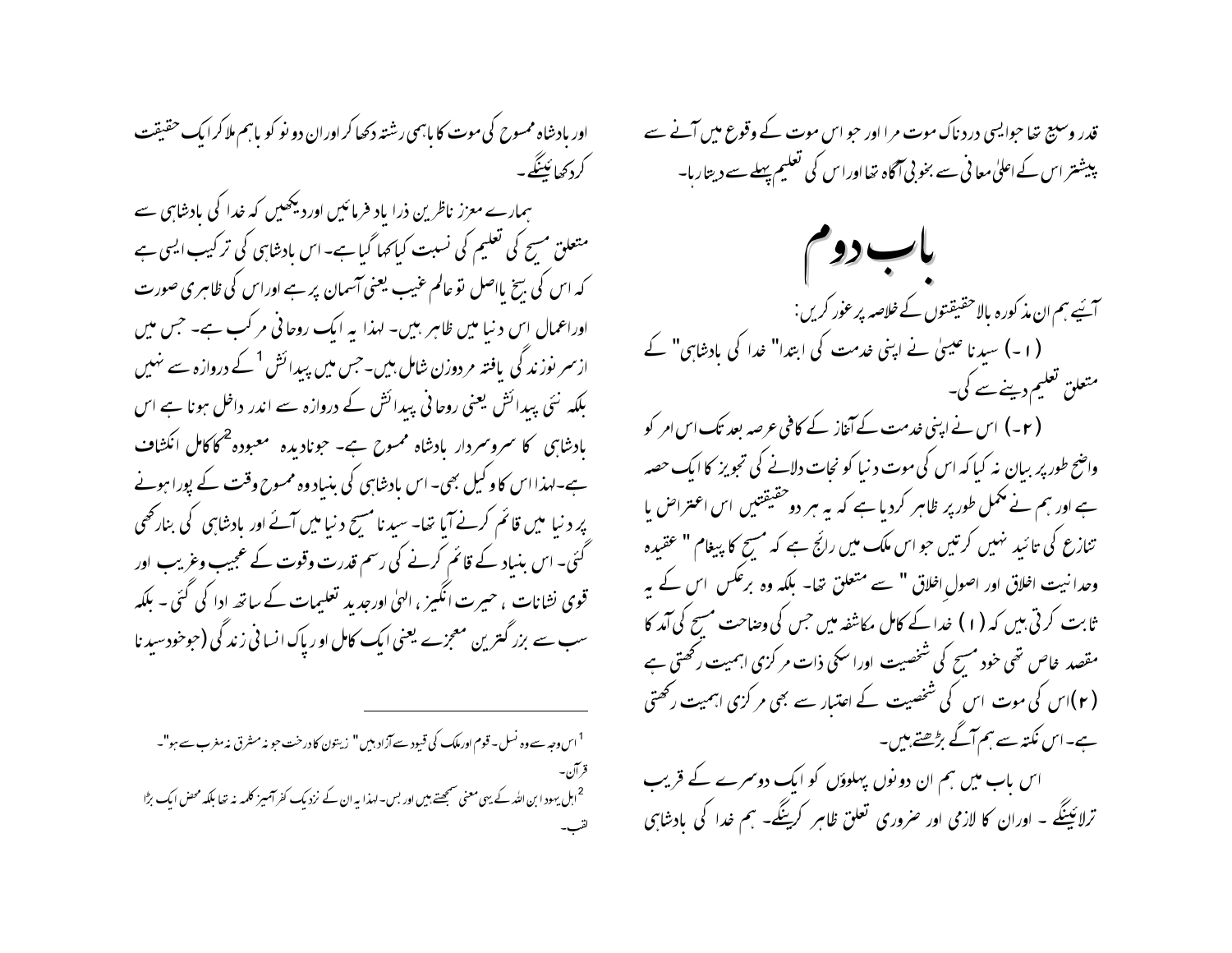ہوتاہے وہ یہ کہ انہوں نے ان دو نوں حقیقتوں کو ایک دوسمرے کے بالکل برعکس اور برخلاف پایا۔ان کی سمرار ناموافقت کودیکھ کر اس کا یقین کرناان کو ناممکن معلوم ہوا۔ مادشاہ ممسوح صلیب دیاجائے؟ پہ کیونکر ہوسکتاہے ؟ روشنی وتجلى اور ظلمت وتاريخي اور ذلت اور رسوائي ميں باہم كيا مطابقت ونسبت ! لازمی فتح اور لایدی شکست میں کیا تطابق! بہ پہلا اثر شاگردوں کی زند گیوں میں سے مسح کے حین حیات میں دور نہ ہوا کیونکہ وہ نہایت ہی عمیق اور زبردست تھا۔ لیکن بعدازاں ایک اور اثر ان پر غالب آیا اوراسی اثر نے پولوس کو حو عنیر قوموں کا رسول تھامغلوب کرایایعنی اس ظاہری بعید ازقیاس حقیقت کی بزر گی وعظمت ہی اس کی قدرت وقوت کی شان تھی۔زمانہ اور ایدیت کے تمام معمول اوراسرار کاحل مسح مصلوب کے راز میں پنہاں ہے۔لہذا یہ حقیقت شاگردوں کے لئے روئے زمین پر خدا کی بادشاہی کامر کزی محرک بن گئی اور فی الواقع وہ ہے بھی یہی۔جس طرح دوز بردست اجرام کے باہمی اختلاف اور تصادم سے اس قدرروشنی اور گرمی پیدا ہو تی ہے کہ تمام حہان کے لئے کافی ہو تی ہے۔ بعینہ بہ نتیجہ کلکتہ میں ان دو تصورات یعنی بادشاہ ممسوح اوراس کی تصلیب کے باہمی تصادم سے رونما ہوا حالانکہ عالم موحودات پرظلمت طاری ہو گئی۔ فرشتوں نے اپنے جہرے چھپانئے۔اسمانی قوتیں گوبادم بخود ہوگئیں۔لیکن اس تصادم کے ذریعہ سے ایسی طاقت وقوت بریا ہوئی حو تمام دنیا کو نجات بخشنے اور تمام بنی آدم کو خدا تک پہنچانے کے لئے کافی وواقی ہے۔ ان دو نوں متصاد با نوں کے عیسیٰ مسح کی تھی) کے دنیا میں محبت کے عنیر فانی دریا" پُررحم اعمال اور پرُشفقت خدمت کے جاری کردیئے کے وسیلہ سے ۔ سید ناعیسیٰ مسح اپنی زند گی اپنی اس تعلیم کےمطابق حبواس نے پہاڑی وعظ کے دوران میں اپنے شا گردوں کو دی بسر کرتاریا۔ کیونکہ اس کا کام نہ صرف تعلیم دینا بلکہ لوگوں کے دلوں میں اس کا القا کرنا بھی تھا تا کہ وہ بھی اسی طرح زند گی گذاریں اور اس کے مطابق عمل کریں اوراس طور پر اس مادشاہی کی جنگ وفتوحات اس کی بدایت ورہنما ئی کے ذریعہ سےانحام کو پہنچیں۔

مسح کے شاگردوں پر ان دوحقیقتوں کا انکشاف کہ ان کا دوست اور استاد اور ناصرت کا عریب نبی ہی پرُجلال بادشاہ ممسوح تھا اور کہ اس کا رد کیاجانا اورمجرم کی ہولناک موت مر نا پیشتر سے مقرر ہوجکا تھا دفعتہً ہوا۔

" تم کیا کہتے ہوکہ میں کون ہوں؟ " تو مسح ہ<sup>ے؟</sup>" مبارک ہے تو شمعون بریونا کیونکہ یہ انسان کی طرف سے تجھ پر ظاہرِ نہیں ہوا"۔ پھر مسح نے اپنے شاگردوں کو حکم دیا اور <sub>ک</sub>ہا کہ وہ <sup>ک</sup>سی کو نہ بتائیں کہ وہ مسیح ہے۔" اس وقت سے لے کر ۔سید ناعیسیٰ اپنے شاگردوں پر ظاہر کرنے لگا کہ مجھے صرور ہے کہ یروشکیم کو جاؤں اور بزرگوں اور سمر دار کاہنوں او رفقیہوں کی طرف سے بہت د کھ اٹھااؤں اور قتل کیاجاؤں اور تیسرے دن جی اٹھوں "۔

اس بات کا پہلااثر حبواُن پر ہوااور حبوبعد میں شاؤل پر باہم میں سے ہر ایک پر حبوان دو حقیقتوں کے پاہمی اختلاف اور ناموافقت پر عوْر کرتے ہیں۔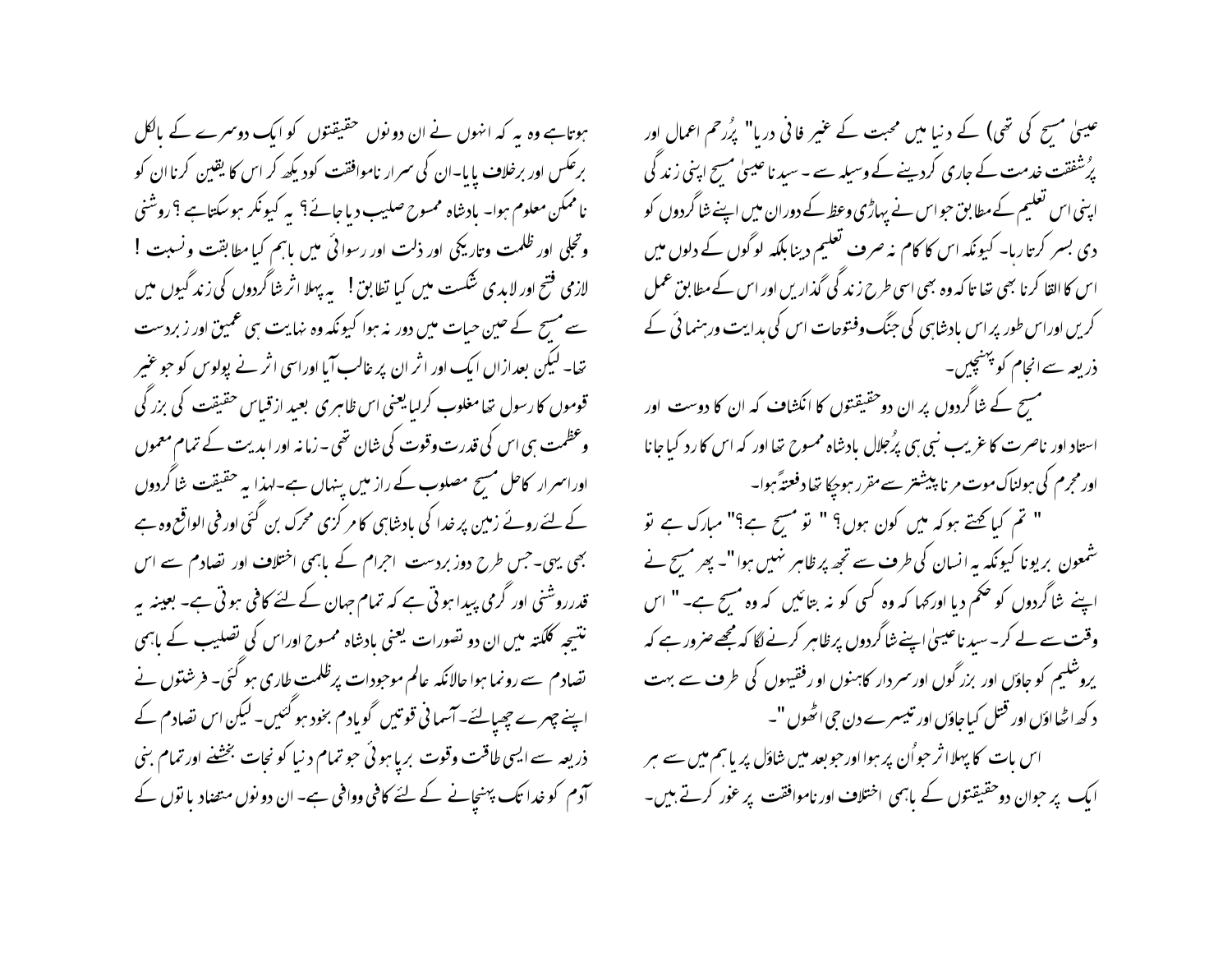اپنے نوکروں (یعنی انبیا) کو کیے بعد دیگرے اپنے باعنانوں (یعنی قوم یہود) کے پاس بھیجتا ہے حبواب تک اس انگورستان میں کام کرتے رہے بیں تاکہ وہ ان سے اس زمین کا حو بطور امانت ان کو دی گئی تھیکرا یہ وصول کرے۔ وہ دینے سے الکار کرتے اور اس کے نوکروں میں سے بعض کو رد کرتے۔ بعض کوسنگسار کرتے اور بعض کو قتل کرڈالتے ہیں - بعدازاں وہ آتاہے۔ حوسب سے بزر گنتر ہے یعنی اس کا پیارا بیٹا " ۔اس نے آخر کار اسے ان کے پاس بھیجا۔اس کی تشرّرِح فقط ہہ ہے کہ خدا نے بادشاہ ممسوح یعنی اپنےوکیل کو حواس کی بادشاہی کا سمروسمردار تھا د نیامیں بھیجا ان لوگوں نے اس کے ساتھ کیا سلوک کیا؟ خدا نے خیال کیا کہ وہ " میرے بیٹے کا تو لحاظ کرینگے " لیکن نہیں۔ باعنا نوں نے اس کو بھی قتل کردیا اور انگورستان سے باہر لکال دیا۔ آہ! یہ کیسی عضبناک اور مکروہ حرکت ان سے سمرزدہوئی۔ کیااب بہ ایساموقع نہ تھا کہ زمین پر خدا کی بادشاہی کا خاتمہ ہوجائے پاایساموقع کہ اس وقت الهیٰ زور اور قدرت کا زبردست شوت دیا جائے ؟ اس بیان کے اختتام سے عمیاں ہوتاہے کہ یہ کیسا موقع تھا۔ سید ناعیسیٰ استعارہ اور تشبیہ سے کنارہ کرتا۔ اور زبور کی آیات دہراتا ہواکھتا ہے "۔ وہ پتھر جس کومعماروں نے رد کیا کونے کے سمرے کا پتھر بن گیا- یہ خداوند کی طرف سے ہوا اور ہماری آنکھوں کو عجیب معلوم ہوتا ہے " ناظرین ان الفاظ کے زور کو حنرور محسوس کرینگے۔انگورستان کی ہولناک نقل کاآخری منظر ایک ایسی تصویر پیش نہیں کرتا۔جس میں ایک ذلیل زخمی اورخوار شخص کی لاش انگورستان کے

باہم ملنے سے یا تو یہ ہوتا حواو پر بیان ہواہے یا یہ ایک دوسرے کو بالکل منہدم گردیتیں یعنی یا تو تصلیب کے ذریعہ سے مسح کی مسیحائی معدوم ہوجاتی ( بقول اہل یہود ) اور با(اہل اسلام کے خیال کے مطابق ) مسیح کی مسیحاتی کے ماعث تصلیب کی تردید ہوتی۔ تاریخ ان ہر دو تصورات کو باطل ثابت کرتی ہے۔ میں نے سید ناعیسیٰ اوراس کی پیروؤں کی تعلیم کی صحت وصداقت کوظاہر کردیا یعنی یہ کہ وہ یادشاہ ممسوح تھالہذا (اس کی ہستی کی وجہ سے نہیں )اس کا خلاف قدرت ر دہونا اوراس کی خلاف قدرت موت ایسے واقعات ٹھہرتے ہیں حوینہایت پرُمعنی بیں بلکہ ایک ایسی تحریک وہ عنیر محدود طاقت وقدرت حوزمانوں کے آخرتک د نیا کو تحریک دینے اور اعلیٰ منازل تک پہنچانے کے لئے کافی ہے۔ اس فصل ترین ہستی کی زند گی کا بزر گسرین واقعہ اعلیٰ ترین قدرت اور بہترین مطلب ومعنی کے علاوہ اور کیار کھ سکتا تھا-اور یہی دو نوں یا تیں اس سے منتج ہو ئیں اوراب تک اسی *طرح* برقرار رہیں۔

سید ناعیسیٰ مسح نے اپنی گرفتاری اوراپنے الکار کئے جانے سے پیشتر بادیان قوم کوایک تمثیل کے ذریعہ سے اس امر کی صاف اور صریح تعلیم دی۔ پہ تمثیل سید نامسح کی تمام دیگر تمثیلات کی نسبت عمیق ترین اور زیادہ پرُمعنی ہے (مرقس ۱۲: ۱ تا ۱۲)۔اس تمثیل میں دنیا کوایسی زمین سے تشبیہ دیا جاتاہے حبورفتہ رفتہ کا شت کے لئے تیار کی جاتی ہے۔ اور کاشتکاری کا مر کزایک انگورستان ہے یعنی خدا کی بادشاہی - انگورستان کے مالک سے خدا مراد ہے- وہ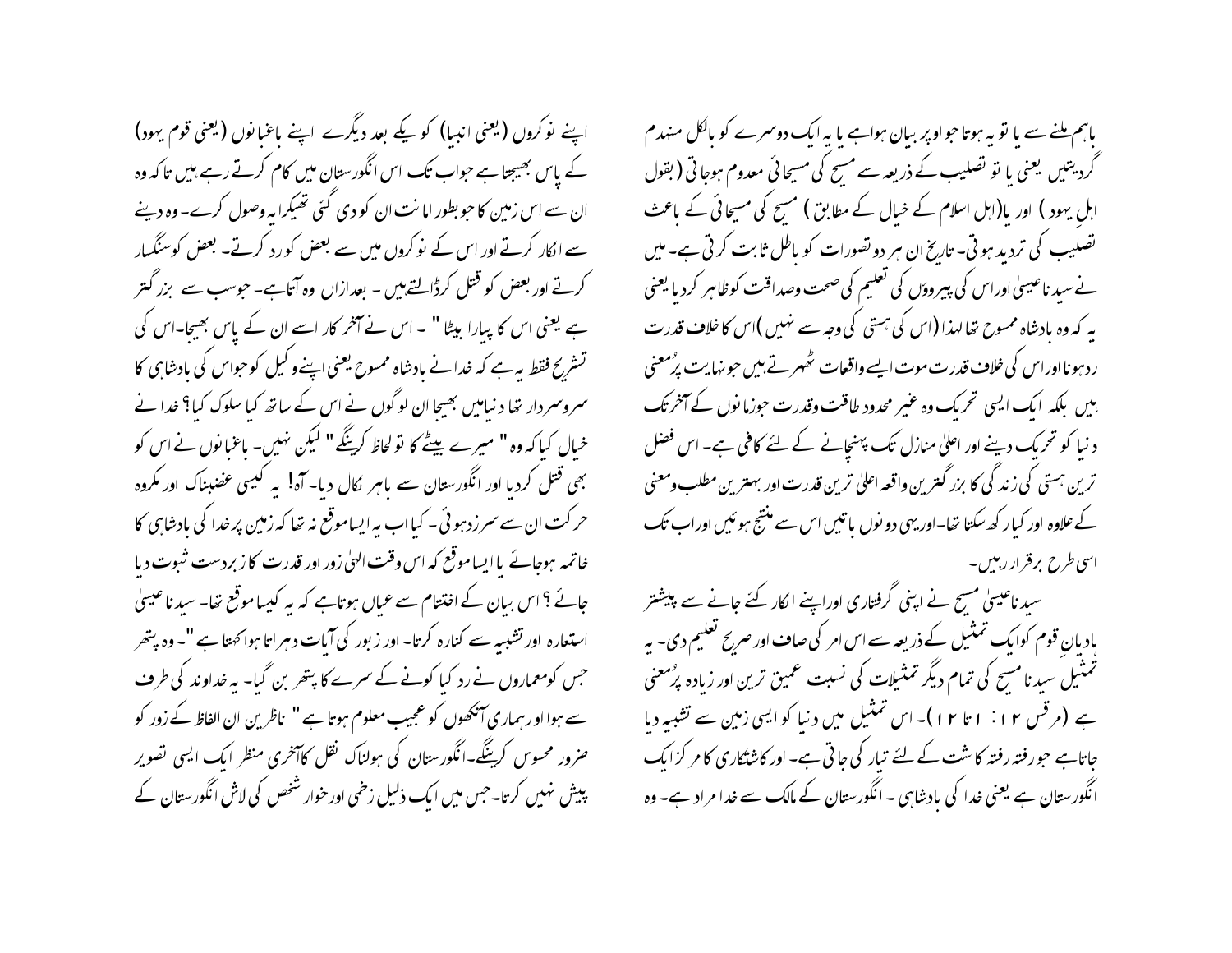ہم نے پہلے ہی باب میں یہ واضح کردیا تھا کہ خدا کی بادشاہی سے متعلق سید نامسج کی تعلیم کس طور سے آپ کو ان الفاظ کے مفهوم سے بہت زیادہ آگے لے جاتی ہے۔ باب دوم میں ہم نے دکھادیا ہے کہ کس طرح سید نامسح کا بادشاہ ممسوح ہونے کا دعویٰ آپ کواس سے آگے لے جاتاہے اور کہ کس طور پر بادشاہ ممسوح کی تصلیب" کاز بردست دعویٰ آپ کواس سے بھی کھیں زیادہ دور پہنچاد یتاہے۔ ہم نے یہ ببان کیا تھا کہ مسیح اس ہولناک اور عظیم واقعہ کی جانب برا بر اشارہ کرتے رہے۔ اور ہم نے یہ بھی روشن کردیا تھا کہ کیوں اس کا پورا اور کامل انکشاف معرض التوامیں ڈالا گیا تھا اور رفتہ رفتہ ظاہر کیا گیا تھا اور آخر کار ہم نے اس امر کا بھی اظہار کیا تھا کہ کس طرح یہ عظیم واقعہ گویاایک تحریک دہ طاقت تھا جس کے ذریعہ سے ایک روحا فی قوت پیدا ہوئی ۔ جس نے عقیدہ وحدانیت کو نئے معنی بخش دئے اور اخلاق اوراصول اخلاق کو حبو پہلے ایک تعلیم۔ نظریہ اور فلسفہ تھار ند گی میں تبدیل کردیا۔اب ہم اس نکتہ سے آگے بڑھتے ہیں۔ " اے ناظر"۔ ہم آپ کے کس قدر قرصدار بیں! اے نامعلوم ناظر ہمارے محبت کے جذبات آپ کےلئے حوش مارتے اور ہمارے دل سے آپ کےلئے دعائے خیبر لکلتی ہے! ہم آپ کی نسبت آپ کے زیادہ قرصدار بیں کیونکہ آپ نے اپنےایک جملہ کے ذریعہ سے ہم کو اس قابل بنادیا کہ ہم اپنی روح کوآزاد کرسکتے " بیں۔ مناظرہ کےسنگ سخت پر آپ کے عصا کی شک آمیز

باہر خاک میں پڑی دکھا ئی گئی ہو۔ بلکہ وہ زند گی اور قوت کی تاز گی وشکفٹکی پیش کرتاہے یعنی بادشاہ ممسوح کی صداقت کا ثبوت - پس ہم دیکھتے ہیں کہ اس تاریک ترین معمے یعنی بادشاہ ممبوح کی تصلیب (۱ کرنتھیوں باب ۲ کاملاحظہ کریں) کی سختی اورسنگینی میں نور کی شدت مخفی ہے۔اس یا یہ کی شکست کا نتیجہ لازماً اورآخری فتح اور وہ بے پایاں الهیٰ قدرت ہے حبوتا ابد دستیاب ہوسکتی ہے۔ ہمارے خیال میں ہم اب اپنے ناظرین کے خیالات کو ایک ایسے استاد کے تصور سے جس کا پیغام محص عقیدہ وحدانیت -اخلاق اوراصول اخلاق ہواور حس کی ذات اور مقدراس کے پیغام کے لئے تحچھ اہمیت نہ رکھتا ہو بلند تر پهنجاچکے پیں۔

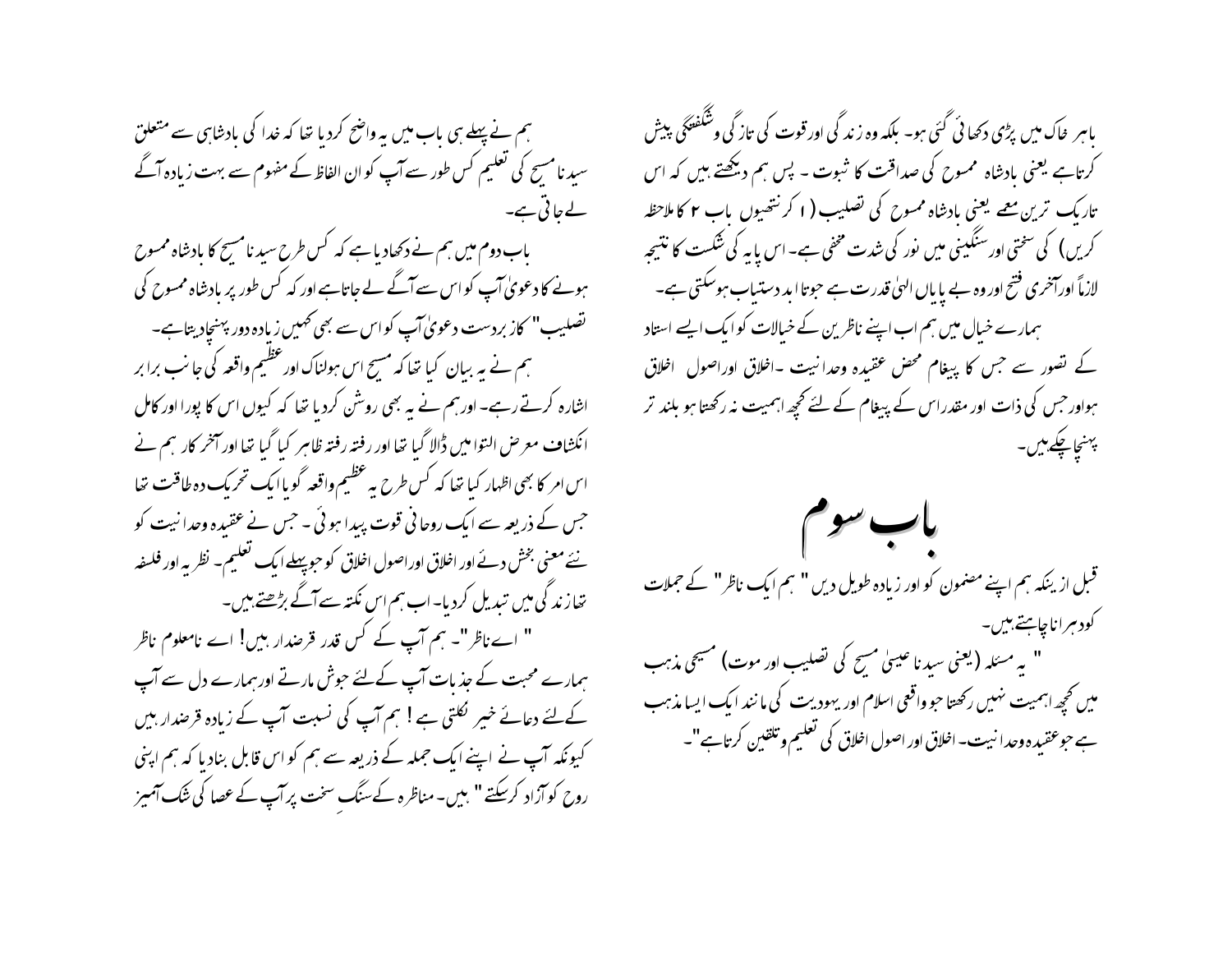گلیل میں دومر تبہ اوراس آخری سفر اور دورہ سے پیشتر حویروشلیم میں تمام ہوا۔ ہمارے مولانے اپنےنٹا گردوں کو آنے <sup>2</sup>والے واقعہ سے مطلع کیا تھا۔ ان میں سے ایک میں نے ان کو یوحنا اصطباعی کی درد ناک موت باددلائی تھی اور فرمایا تھا کہ حبن باتھوں نے یوحنا کو ایذا پہنچائی تھی وہی باتھ<sup>3</sup> نسل انسانی کے سمروسمردار کو بھی ستانےاورذلیل کرنے کو تھے۔ اس آخری سفر میں مسیح نے کئی بار اپنی موت کا سان کیا- ان آگاہیوں میں سے ایک کے الفاظ کی بے نظیر استہزا پر ذرا عوٰر کیجئے " مگر مجھے آج اور کل اور پرسوں اپنی چال چلنی صرور ہے"۔ یعنی مرادیہ ہے کہ جب تک میں پروشکیم کی حدود سے ماہر ہوں تب تک میں محفوظ ہوں۔ کیونکہ ممکن نہیں کہ نبی یروشکیم کے پاہر ہلاک ہو"۔ہم بے نظیر اس لئے کہتے ہیں کیونکہ اگر کوئی فسانہ نویس بعد میں انجیل کولکھتا تووہ اس طرح سے ہ لکھتا۔ نہیں! انشا پردازی اورمضمون نویسی کامعمولی ساعلم بھی آپ کو ہہ یقین دلاد ئیگا که به کلمه صرور <sub>ک</sub>ما گیا ہوگا اور که صرور خود سید نامسح کی زبان مبارک سے لکلا ہوگا۔ مستورات میں سے اس کی ایک پیرونے پیش بنی کی راہ سے اور بیان سے باہر محبت کے حوش میں مسیح کے سمراور یاؤں پر بیش قیمت عطر ملا تھا ۔۔۔۔۔ اور بعصوں کے اعتراض کرنے پر مولا نے یوں فرمایا کہ " اسے چھوڑ دو۔۔۔۔اس نے دفن کے لئے میرے بدن پر پہلے سے عطر ملا"۔

صرب نے ان یا ٹی کے جیشموں کو جاری کردیا۔اے ناظر کاشکہ یہ آپ کے اور آپ کے ساتھ دیگر ناظرین کی روحوں کے باغات کو بھی سیراب کردے۔ اے نامعلوم ناظر آب کون بیں؟ کیا آپ اپنے قرصدار وں کو اپنا نام اوراپنا مسکن نہ بتائينگے؟

عنیر حاصر یادشاہ -سثریر رعایا اور رد کردہ نوکروں اور مقتول بیٹے کی تمثیل ہی مسح کی زند گی کے ڈرامہ <sup>1</sup> میں سب سے اہم ترین واقعہ کی جانب مسح کا واحد اشارہ نہ تھی۔حالانکہ وہ دیگر اشارات کی نسبت زیادہ صریح اور روشن ہے بارہ شاگردوں کو اس پہلی مر تسرآگہ کردینے اور کلوری پر مسح کی زند گی کے اختتام کے درمیان جو عرصہ گذرا اس میں سید نامسح نے کئی دفعہ اس کی اور اس کے معا فی کی جانب اشارے کئے۔ ہم اس باب میں انہیں اپنی توجہ کو مر کوز کرینگے۔ بہ حنوب عمال ہوجکا ہے کہ ہمارا واسطہ فقط حق اور حقیقت سے ہے یعنی پرُمعنی حقیقت سے ۔ اصل مسیحیت کے تار اور پود سے نہ اس گلکاری سے حواس پر کی گئی ہو۔ بعض اشخاص کی رائے کے خلاف حبو بہ کہتے ہیں کہ یہ واقعہ کبھی وقوع ہی نہیں آیا یا اس " ناظر" کے خیال کے برعکس جو یہ <sub>ک</sub>متاہے کہ اگروہ واقعہ ظہور میں یذیر ہوا بھی تومسیحی مذہب کے لئے بہ تحچھ اہمیت نہیں رکھتا"۔

-۲۳، ۲۲، ۱۳، ۲۴، ۲۳ <sup>3</sup> بهودی عبارت ابن آدم

<sup>1</sup> ڈرامہ کے معنی یونا فی زبان میں محض فعل یاعمل کے ہیں۔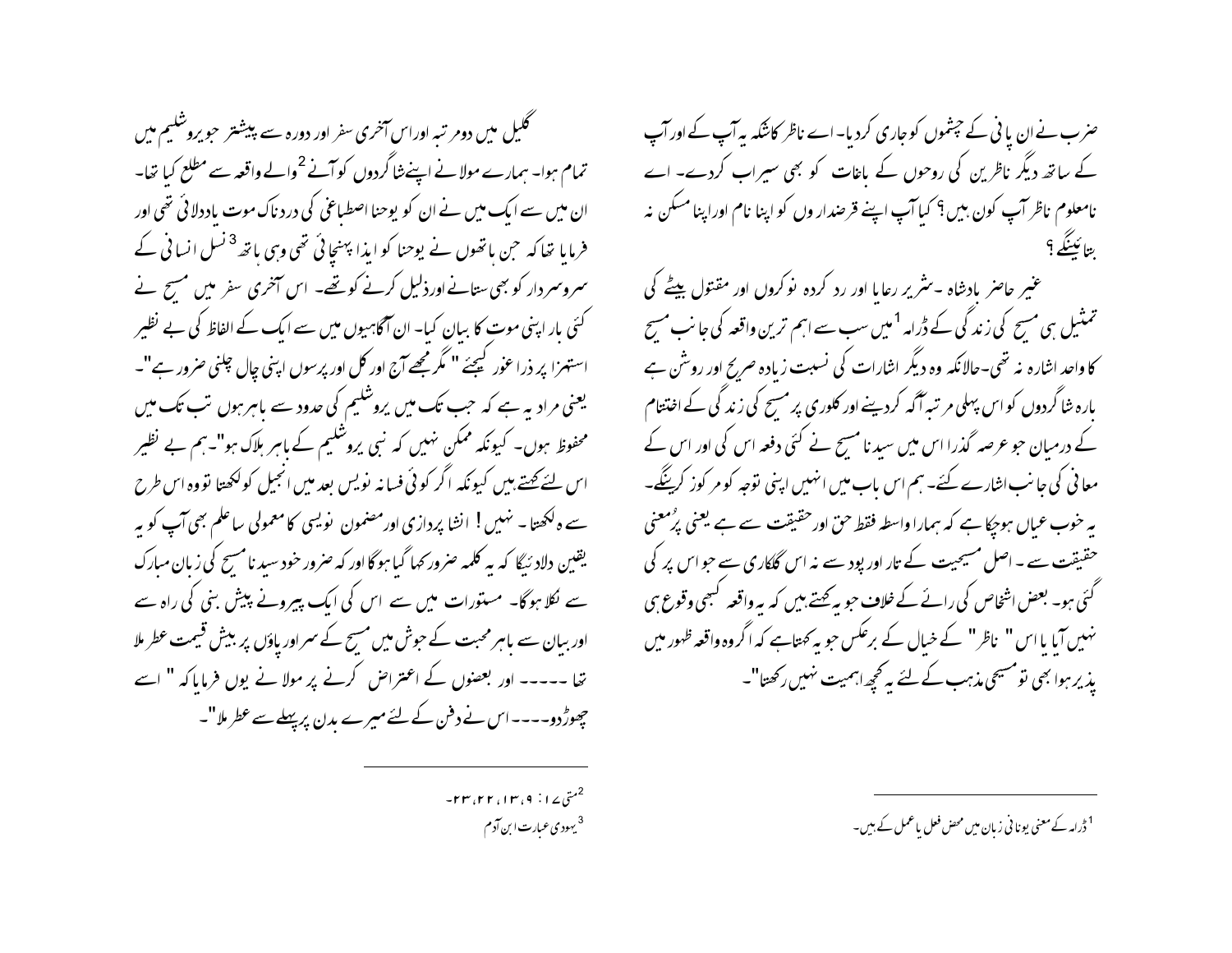طریق پراستعمال کباجاتاہے۔حوہمارے مولاکےوردزبان اور ان کا پسندیدہ کلام تھااور حوہماری کتب میں چار مختلف مقامات میں حچہ مرتبہ مرقوم ہے" وہ حواپنی جان تھوتاہے اسے پالیگا"۔ اول یہ خود سید نامسیح پر عاید ہوتاہے یعنی عین اس موقع کے بعد حب آپ نے پہلی مر تبہ اپنے شاگردوں کو اپنی آنے والی شہادت سےمطلع کیا۔ " حب تک گیہوں کا دانہ زمین میں گر کے مر نہیں جاتا اکیلار ہتا ہے لیکن حب مرجاتاہے تو بہت سا پھل لاتاہے - حوابپنی جان کو عزیز رکھتا ہے وہ اسے کھود بتاہے اورحو د نیامیں اپنی جان سے عداوت رکھتاہے وہ اسے ہمیشہ کی ز ند گی کے لئے محفوظ رکھیے گا"۔ پھر دیکھئے ایک ایسی موت جس کے ذریعہ سے زند کی ہہ کنٹرت وحود میں آتی ہے۔ اور پھر" اچیا جروابا میں ہوں۔ اجیا جروابا تجسیڑوں کے لئے اپنی جان دیتاہے۔۔۔اور میں بھیڑوں کے لئے اپنی جان دیتاہوں "۔ اس کی تسٹرنح کی کیا صرورت ؟ سواس کے اور محچھ نہیں کہ آپ کو پھر یاد دلایا جائے کہ فسانہ نویس اس طرح نہیں لکھتے بالخصوص جبکہ واقع خلاف توقع موامو-

پھر ملاحظہ فرمائیے۔" ابن آدم اس لئے تہیں آیا کہ خدمت لے بلکہ خدمت کرے اوراپنی جان بہتیروں کے بدلے فدیہ میں دے "۔

پھر ایک مرتبہ مسح کا کلام ہی اپنی شہادت آپ دیتاہے کہ وہ خود مسح کے ذہن مبارک سے اس وقت اوراس مقام پر لکلا تھا۔ موقع سے عین پیشنتر نبی کی سنجیدہ پیشینگوئی کویقین اور خوف کے ساتھ قسول کرنا چاہیے مریم کے فعل کے مدعا اور مولا کے کلام کے موافق اس کے بدن پراس کے دفن کے لئے عطر ملا گیا

علاوہ ازیں سید نامسح پروشلیم کے ہولناک حاد ثہ کو محض ایک حاد ثہ یا ہولناک حاد ثہ ہی نہ خیال کرتا تھا بلکہ وہ اس کو ہمیشہ ایک پڑمعنی واقعہ اورحاد ثہ موت سمجھتا تھا جس کے دردوں کی وجہ سے نئی زند گی پیدا ہونے والی تھی۔آئیے ہم ان ذرا ان پر صداقت الفاظ پرعوٰر کریں حن کے ذریعہ سے اس نے اپنے خیالات کا اظہار کیا۔

" زندگی کی رو ٹی میں ہوں۔ حبورو ٹی میں حہاں کی زند کی کےلئے دو نگا وہ میرا گوشت ہے<sup>1</sup>۔ ایسے صا**ح** اور صریح پرُتا <sub>تیمر</sub> اور پرُفہم کلام پر رائے رُنی کرنا بااس کی تسٹریح کرنا بالکل بے معنی اور فصول ہو گا-ایک زند کی نثار کی جا تی ہے۔ زندہ بدن اور گوشت بطور قربانی نذر کیا جاتاہے یعنی تمام جہان کے لئے ز ند گی قربان کردینے کا اعلیٰ اور بزرگ فعل عمل میں آنے کو ہے۔ یاایے کلام پر جس کی گھرائباں نا معلوم بیں۔ جس میں مختلف معانی موجود بیں اور مختلف

<sup>1</sup> درحقیقت یہ الفاظ مسح کے اپنی موت سے پہلے اعلان سے پیشتر کیے گئے تھے۔ کیکن یہ درحقیقت اس موقع سے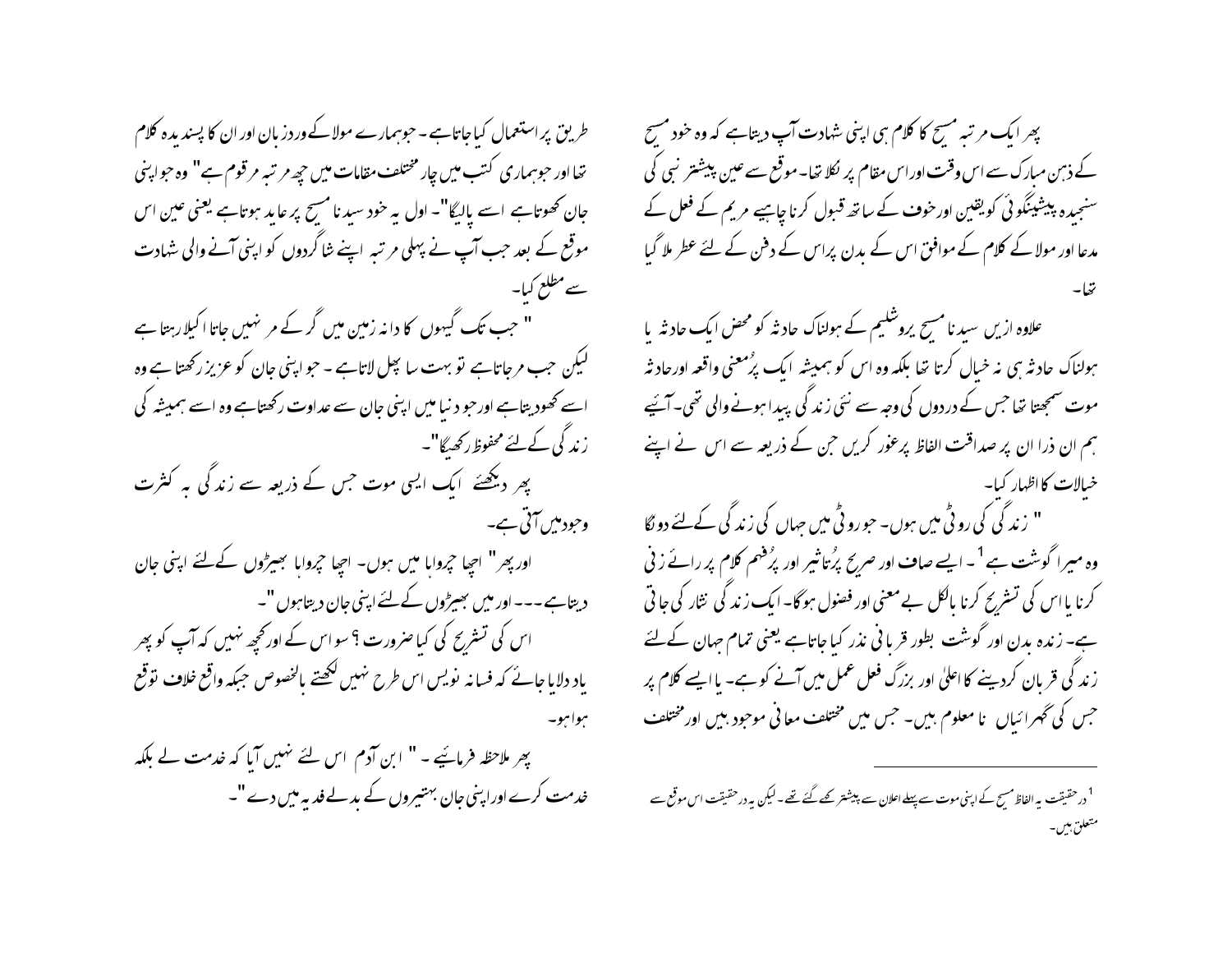حبواس نے کیا دیکھ لیاہے اور ہم ان تمام کے عجیب وغریب معانی کو بھی سمجھ گئے ہیں۔آئیے اب اپنے دل ودماغ کو ان معافی سے معمور کئے ہوئے ہم نہایت سنجید گی وابستگی سے اس حملہ کو ایک مرتبہ پھر دہرائیں تاکہ اس کا پوراٹھوکھلا پن اور بےمعنی ہو ناخوب واضح ہوجائے۔ بہ مسئلہ مسیحی مذہب میں تحجیہ اہمیت ہنیس رکھتا حبو بذات خوداسلام اور یہودیت کی ما نند فقط ایک ایسا مذہب ہے حبوعقیدہ وحدا نیت ،اخلاق اوراصول اخلاق کی تعلیم و تلقین کرتا ہے"۔ یقیناً ناظر بھی صروروہی دیکھتاہے حوحود مسیح نے دیکھا اور حس کی اس نے کوشش کی کہ ناظر دیکھے!



اب عمل خود وقوع میں آتا ہے۔ یعنی ایک بالکل خاموش عمل حو تمام زما نوں کی تمام تواریخ کا مر کزی واقعہ تھا۔ ہم اس واقعہ کے عجیب وعریب انجیلی ببان کے متعلق تحچھ نہ کھینگے - نہ ہم ان بے شمار شوتوں کو پیش کرینگے حو ہمارے پاس موحبود ہیں حن سے ثابت ہوتا ہے کہ وہ ایک معتبر اوراصلی حقیقت ہے کیونکہ ہمارا موصنوع ہنوز یہ خیال ہے کہ " یہ مسئلہ مسیحی مذہب میں تحچھ اہمیت ہنیں رکھتا"۔ اوراس سے متعلق مسبح کی اذیت اورموت کے بیان پر ہماری تسٹر بح تنقید محض یہ ہو گی کہ ہم یہ ظاہر کریں کہ یاقی مسیحی بیان کےمقابلہ

ان تمام مذکورہ بالامقامات میں ایک ہی خبال رائج ہے حالانکہ برق سے روشن تراستعارے حبومستعمل بیں مختلف بیں۔ یعنی حیروایاحبوا پنی جان کو قریان کردیتاہے گیہوں کا دانہ حوزمین کے نیچے دفن کیاجاتاہے رو ٹی حوکھا ئی گئی ۔ جان حو بہتیروں کے بدلےمیں فدیہ میں دی گئی۔خیال برابر یکساں ہے۔موت حس کے ذریعہ سے بہتوں کوزند گی ملی۔

سمخر کار وہ تمام گفظی تصویروں کا سلسلہ آخری شب کو ختم ہوجاتا اور اس کا اختتام بڑا شاندار ہوتاہے کیونکہ اس وقت مسح نے اپنے معانی کے اظہار کےلئے نہ فقط الفاظ استعمال کئے بلکہ ان کو عملی پیرا یہ میں صاف اور واضح طور پر ظاہر کردیا کیونکہ اس آخری شام کو عشا کے وقت جبکہ تمام حاصرین کی لگاہیں اس پرلگی تھیں ہمارے مولا نےوہ الہیٰ حقیقت ان کے ذہنوں میں آنکھوں کی راہ سے داخل کردی نہ پہلے گی ما نند کا نوں کی راہ سے یعنی اس نے رو ٹی لی اورشکر کرکے نوڑی اور یہ ٹھکر ان کو دی کہ یہ میرا بدن ہے جو تہارے واسطے دیا جاتاہے۔۔۔۔ پھر پیالہ لے کر شکر کیا اورانہیں دے کر <sub>ک</sub>ہا تم سب اس میں سے پی لو۔ کیونکہ یہ عہد کامیراوہ خون ہے حوبہتیروں کے لئے گناہوں کی معافی کے واسطے بہایاجاتاہے۔"

اس موقع پر ہم نبی اور یادشاہ کے دل کامشاہدہ کرتے اور بنی آدم کے یئے اس کی خدمت کے راز اور عجائب کامعائنہ کرتے ہیں۔ اب ہم نے اس کے کلام کوسن لیا۔ ان تصویروں کو حبواس نے پیش کیں اوراس پرُ معنی فعل کو بھی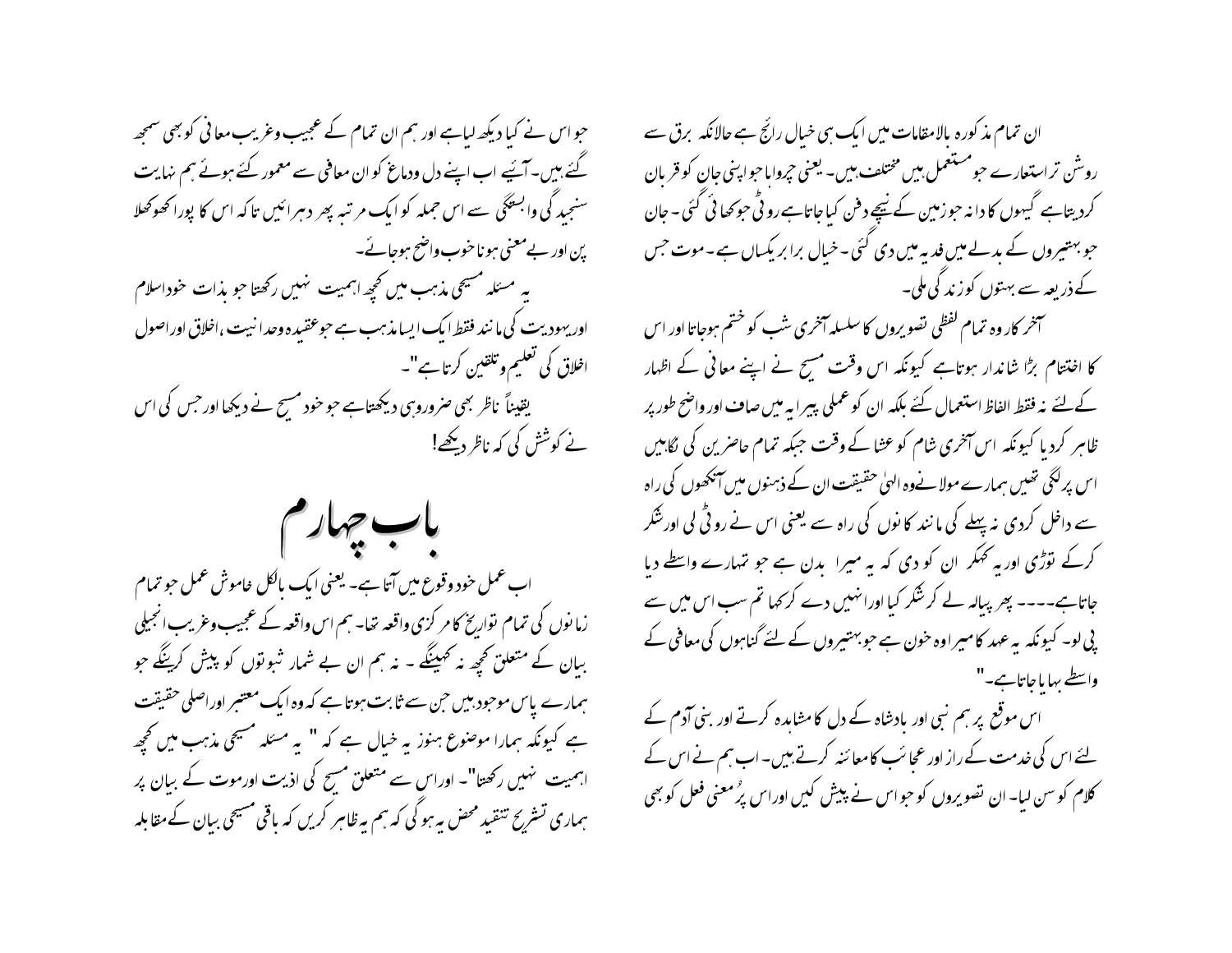کرتے ہوئے لکھا گیاا گر کلوری کا ہولناک واقعہ فقط تشبہہ یا نقل کے آخری تھیل کا آخری منظر ہوتا۔ حس کے پس پردہ محض تاریکی اور ظلمت کے سوا اور تحجیہ نہ ہوتا تو ان کے جذبات سے فقط ان کے آتش عم اور اندوہ کی شدت اور حدت اور ان کی ناامىدى كى انتها بى ظاہر ہوتى۔ليكن۔۔۔۔! اب ہم اپنے موصنوع کے ایک اورحصہ پر پہنچتے بیں یعنی اس واقعہ کے معا فی سے متعلق زندہ اور پرُجلال سید نامسِح کی تعلیم۔ وہ اپنے وعدہ کے بموجب تیسرے روز مردوں میں سے زندہ ہوگیا! موت اپنی انتہائی طاقت اور قدرت صرف کرنے کے بعد یادشاہ ممسوح کواپنے قا بومیں نہ رکھ سکی۔موت کی حسمانی فتح اس سادر عازی مر د کی شکست سے حس نے حد سے زیادہ ٹکلیف برداشت کی مغلوب ہوگئی کیونکہ وہ شکست درحقیقت اخلاقی اور روحا فی فتح تھی اور وہ روحا فی فتح اس کے زندہ ہونے کے سبب سے حبو فتحیاب ہوااوراس کے بدن کے جلالی ہونے کی وجہ سے حبوصلیب پر بارہ بارہ کیا گیا تھا فوراً ظاہر اور روشن ہو گئی۔ وہ کامل انسا فی جسم۔ شخصیت ، روح اور نفس لے کر تیسرے روز مر دوں میں سے زندہ ہو گیا"۔ ابن آدم اوراس د نیا میں عالم بستریت کا نمائندہ نادیدہ ، عنیر فانی اورروحانی د نبا کی جلالی حالت میں داخل ہونے کے لئے اسی د نیا میں تیار کیا گیا اور عرصہ قلیل کے بعد وہ واقعی اس میں داخل ہو گیا۔

میں اس کی کیامناسبت ہے۔ متی کی انجیل کا ۱/۲ حصہ - مرقس کا ۱/۵ - لوقا ے/ا اور یوحنا کا ۱/۳ - اس مناسبت سے بہ واقعہ جس کا عرصہ وقوع شمار میں اتنے تھا جتنے سال یاقی تمام مسیحی واقعات کو لگے! اوراس کامقابلہ تاریخی مشاہیر یاموت کے بیانات کی طوالت سے کیجئے۔ بعض مقامات میں فقط ایک باب لیکن عموماً ایک پیرا ما چند سطور کے لئے کافی بین- اس مناسبت سے یہ بیان کس قدر طول طویل ہے۔ کیا فقط یہی حقیقت اس علط رائے یاخیال کی تردید کے لئے کافی نہیں؟ کیا یہ کافی شوت نہیں کہ یہ امر پہلےہی سے صاف معلوم اور محسوس نہیں کیا گیا تنا کہ حصنور مسح کی موت دیگر مشاہیپر تاریخ کی موت کے برعکس اہم ترین پرُمعنی ، مر کزی اورلازمی تھی؟ ہم نے دیکھ لیا ہے کہ اس کے وقوع میں آنے سے پیشتر ہی سید نامسح نے خود اس کا اظہار اس طرح نہ کیا تھا۔ بفر ص محال اگر حصنور مسح علطی پر ہوتے یعنی اگر واقعہ وقوع میں نہ آتا یا بے معنی۔ بے نتیجہ اور بالکل ہیچ ہوتا تو ہم تمام ناصرین سے بخدا عزوجل ہہ سوال کرتے ہیں کہ کیا ہہ ممکن تعاکہ انجیل نویس اس واقعہ کا بیان درج کرتے یا اگر کرتے بھی تو کیاوہ اس کو اس قدر طوالت اوراہمیت دے کر اس طرح لکھتے جیسے اس وقت مرقوم ہے ؟ نہیں - یہ فقط اس لئے - یوں مندرج ہوا کہ وہ نتائج حواس واقعہ کے ظہور پذیر ہونے سے فوراً منتج ہوئےمولاکے کلمات کی صداقت کو ظاہر کرتے اور اس کے عمیق معنی اور عبیر محدود اہمیت کو قائم کرتے ہیں۔ اس وجہ سے اس کا بیان کیفیات کی کثرت اور جذبات کےحوش وخروش اور گاہے گاہے ان کو ضبط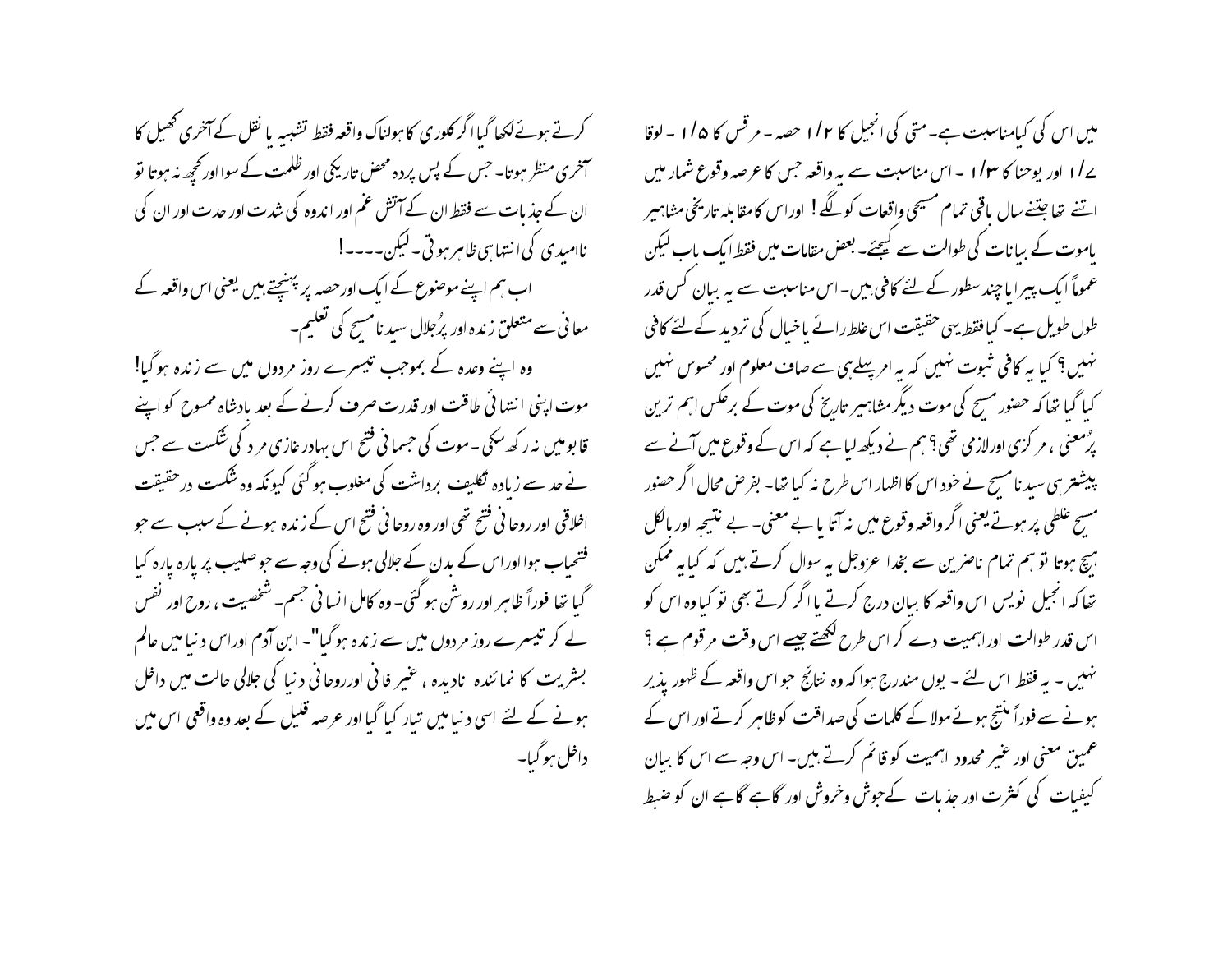تمام حماعت کے بیچ میں جاحاصر ہوا تواس وقت بھی اس کامضمون یہی تھا۔ اس نے ہہ فرمایا کہ " یوں لکھاہے کہ مسح د کھ اٹھائیگا اور تیبسرے دن مر دوں میں سے جی اٹھیگا --- ساری قوموں میں توبہ اور گناہوں کی معافی کی تبلیخ اس کے نام سے کی جائیگی۔ تم ان یا توں کے گواہ ہو"۔ ان یا نوں سے مرادہے کلوری کی صلیب پر سید ناعیسیٰ کی موت۔ بدن

کا نوڑا جانا اور حون کا بہایا جانا حبواس کے آخری شام کے کلام کے مطابق خدا اورانسان کے درمیان نئے عہد کو پاک ٹھہراتا ہے اوراسی کے زور پر توبہ اور گناہوں کی معافی کی عالمگیر منادی ممکن ہوئی اور اس کے انجام دینے کا خاص حکم دیا گیا۔اس عالمگیر مہم کاآغاز ان اشخاص نے کیا" حبوان یا توں کے حبتم دید گواہ تھے۔ اور یہ کام اب تک جاری ہے بلکہ د نیا کے آخر تک اسی طرح برا بر جاری رہے گا۔

" عقيده وحدانيت، اخلاق اور اصول اخلاق " به تمام تو يهودي مذہب کے لائحہ عمل میں صدیوں سے شامل تھے۔ اگر خدا کا مدُعا اور مقصد فقط یہی ہوتا تو مسیحیت کا آغاز ہی نہ ہوتا اور نہ ہی مسح اس د نیامیں آتا۔ لیکن اب ہم دیکھتے، بیں کہ جس بات کو " ناظر اور وہ تمام حن کا وہ نمائندہ ہے۔ عنیر صروری تصور کرتے بیں وسی درحقیقت مسیحیت کا ذاتی، اصلی اور حقیقی حوہر بلکہ مسیحیت کی حان ہے یعنی اس کے نام سے باں اس مصلوب اور پرُ جلال شاہ ممسوح کے نام سے عالمگیر ِ لوّیہ اور گناہوں کی معافی کی منادی ہوتی ہے۔اس کے ذریعہ سے د نیا میں

لیکن اس عرصہ میں ہی اس نے د کھ سے کی بعد بہت سے شبولوں سے اپنے آپ کوان پر زندہ ظاہر بھی کیا۔ چنانچہ وہ چالیس دن تک انہیں نظر آتا اور خدا کی بادشاہت کی باتیں کرتا رہا"۔ اوران یا نوں میں سب سے اول اوراہم ترین بات وہی تھی حبو ہمارا موصنوع ہے اور حس کے متعلق ہم کو یقین دلایا جاتاہے کہ وہ مسیحی مذہب میں تحیھ اہمیت نہیں رکھتی "یعنی مسح کی اذیت اور موت ۔ ان چند مختصر ساعتوں کے معانی پر اس فتح مند مصیبت زدہ نے کیا فتویٰ لگایا ؟ کیا مسیح کو اس کا بہترین علم تھا یا اس کو حواس واقعہ کے • • ۲ سال بعدآیا بااس ببیسویں صدی کے " ناظرین" کو؟ کیا اس خاص عامل بافاعل نے اس واقعہ کو عنیر مناسب اور بے موقع کھا یعنی محض ایک رنج والم حس کو حس قدر جلد فراموش کردیا جائے- اسی قدر بہتر ہو کیونکہ وہ ختم ہوچکا اور گیا گذرہوا ؟ سنئے اورخودا نصاف کیچئے۔

ہفتہ کے پہلے دن کے پچھلے پہر زندہ مولا نے اپنے ان شاگردوں کو حبو اسے راہ میں ملے ( یہ جانتے ہوئے کہ کس سے گفتگو کررہے بیں) اور حو گذشتہ تین دیوں کی واردات کی وجہ سے خاموش ، خوفز دہ اور نہایت ما یوسی کی حالت میں جارہے تھے یوں فرمایا " اے نادا نواور نبیوں کی ساری یا نوں کو ماننے میں سست اعتقادو! کیا مسح کو یہ د کھ اٹھا کر اپنے جلال میں داخل ہونا صرور نہ تھا؟ پھر موسیٰ سے اور سب نبیوں سے مثروع کرکے سارے نوشتوں میں جتنی پاتیں اس کے حق میں لکھی ہو ئی بیں ان کو سمجھا دیں"۔ شام کو حب وہ اپنے شاگردوں کی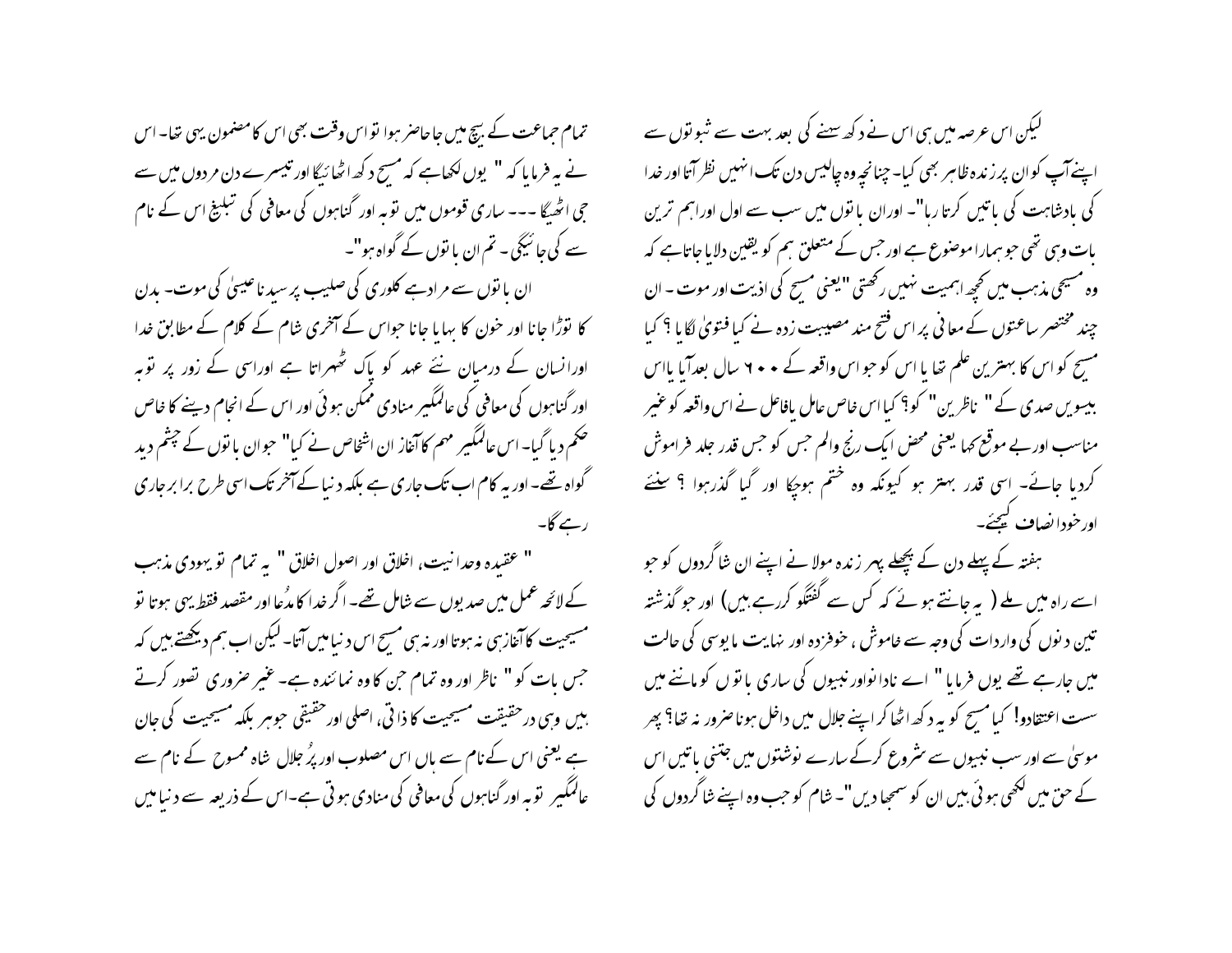کتب کا مر کزی مصنمون حصور مسیح کی موت اوران کے جلال میں داخل ہونے اوران کےمعنی کی خوبی اور کنثرت ہے۔ وہ کو نسی بات تھی حو خدا اور ان تمام بانوں کی تہ میں تھی جس نے اس موت کو طلب کیا؟ اور کیوں اس کے انحام یانے سے تمام بنی آدم کے گناہوں کے لئے خدا کی معافی اور مغفرت کا پیغام جاري ہوا ؟ ان تمام افکار کے عام طریق اورسلسلہ کومعلوم کرنے کے لئے لازم ہے کہ ہم شاؤل ترسی کی تاریخ پر عور کریں۔ شاؤل ایک یہودی حوان تھا جس کے دل میں اپنے عقیدہ وحدانیت اخلاق اور اصول اخلاق والے مذہب کے لئے ازحد حبوش اور بڑی عنیرت تھی۔ اور گو اس کی روح کو تسکین واطمینان کلی حاصل نه تھا توبھی وہ اپنی اس حالت بیقراری کو اپنے مذہب سے منسوب نہ کرتا تھا۔ اس نوحوان نے تحچھ عرصہ گذرے اپنے زمانہ کے دستور کے مطابق اپنی یو نیورسٹی کے اعلیٰ امتحان میں کامیا بی حاصل کی تھی۔ اس نے پروشلیم سے دور واقعہ زیر بحث کے متعلق سنا۔ اس کے نزدیک ایک کافر باطل دعویدار کالائق وواجب انجام کلوری ہی تھا۔ شاؤل نے صرور خدا کا شکر کیا ہوگا کہ اس واقعہ کا خاتمہ ہو گیا اور وہ جاتاربا اور مرور زمانہ کے ساتھ ہی اس کی باد بھی مفقود ہوجا سُیگی۔ لیکن اس کی حسیرت اوراس کے عنیض وعضب کی تحچھ انتہا نہ ہو گی ۔ جبکہ اسے معلوم ہوا ہو گا کہ اس قتل شدہ مجرم کے پیروؤں نے ایک حماعت قائم کرلی ہے اور وہ دوسمروں کو یقین دلایا جاچاہتے ہیں کہ ان کا

خدا کی بادشاہی قدرت اور بڑی شان کے ساتھ آئی اور نسل انسانی کے لئے اس بادشاہی میں ایک نئی الٹیٰ زند گی ممکن ہو گئی یعنی ان تمام کے لئے حوضدا کے مسیح کا یقین کریں اور شکر گذاری اور حبوش محبت کےساتھ اپنے دل وجان سے ما مہ الفاظ دیگرایمان کےساتھ اس کو قبول کریں۔ خدا کا پیغام یہی تھا۔ خدا نہ کرے کہ کوئی " ناظر" کے پیغام کو اس پیغام پر ترجیح دے۔

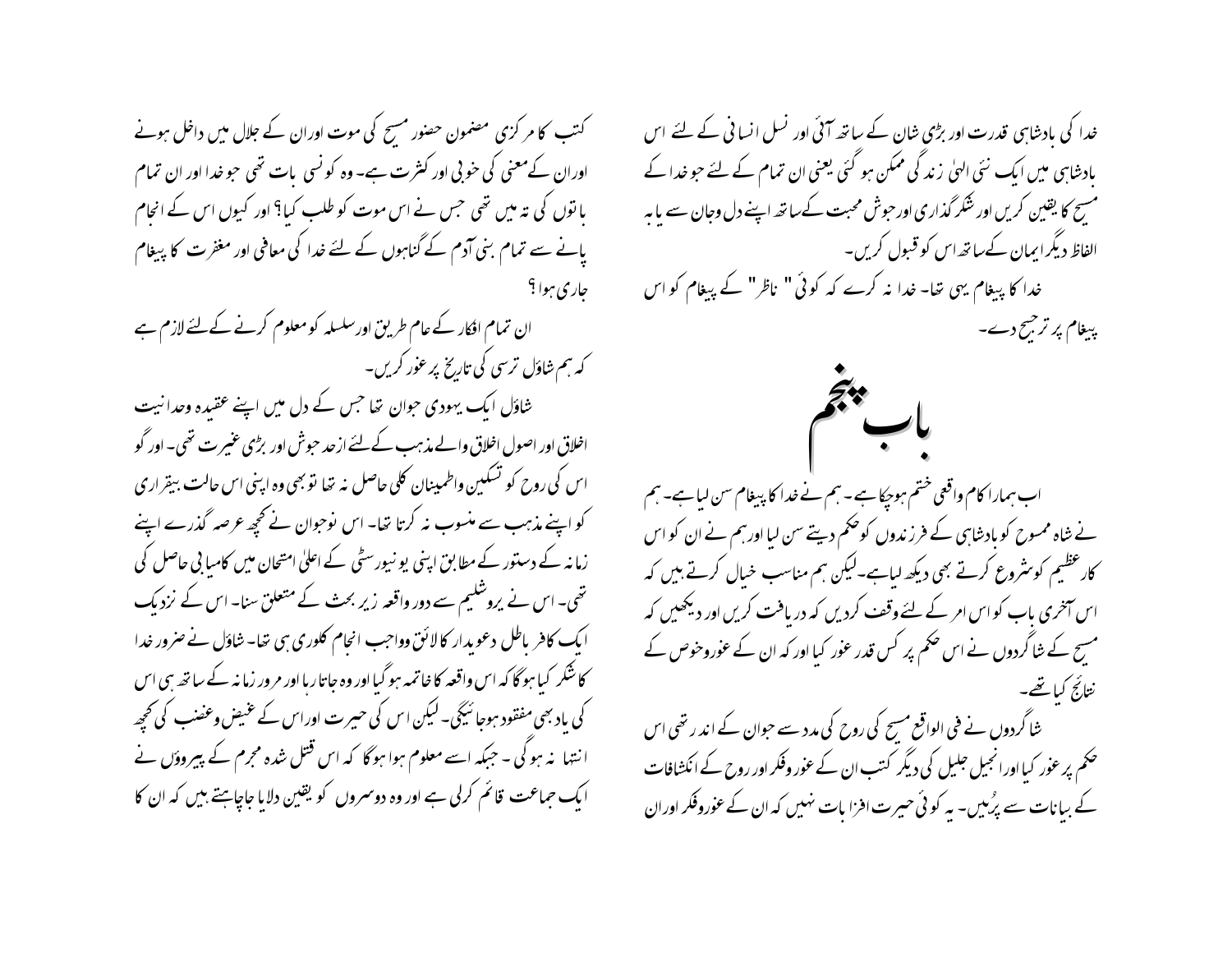اور پامحل ۔ یہ الفاظ شاؤل کے لوح ذہن پر نقش ہوگئے اور وہ وہاں سے رخصت يبوا-

وہ نہایت حوش اور تعصب سے معمور فوراً روانہ ہوتا ہے تاکہ اس حماعت کی بیخ کنی کرے اوراس مقصد کےلئے اس کو دمشق جانا پڑتاہے کیونکہ اس حماعت کے سٹر کاءاس عرصہ قلیل میں وہاں تک پہنچ گئے تھے۔ بیروں از شہر اس کو اس جلالی مسیح کا دیدار حاصل ہوتاہے ۔ وہ اس کے مبارک چہرے کو دیکھتا اوراس کی دلسوزآواز کو سنتاہے جس وقت اس نورا فی منظر سے اس کی آنکھیں خیبرہ ہو گئیں تو اس نے چلا کر <sub>ک</sub>ہا" ۔ اے مولا تو کون ہے؟ حواب ملا" میں عیسیٰ ہوں جس کو نوستا تاہے۔

شاؤل کو فوراً خیال گذرا که ستفنس راستی پر تھا۔ سید ناعیسیٰ مصلوب ہونے کے باوجود بھی مسح موعود تھا! یہ ایک حقیقت تھی جس کااس وقت قبول کرنا لازم تھا۔ اس کے معافی کے متعلق بعد میں دریافت کیا جاسکتا تھا اور شاؤل نے اس کو نسلیم کرلیا اور خود اس حماعت کا سثر یک بن گیا۔ حبوعیسیٰ ناصری کو پُرمجلال شاہ ممسوح ما نتی تھی۔

لیکن وہ صلیب پر کیوں حِرْطا یا گیا تھا؟مصلوب مسح کی عجیب وغریب اور ببیروں ازقیاس ظاہری باطل لیکن دراصل صحیح حقیقت کا حل ابھی نہ ہوا تھا ۔ بپتسمہ پانے کے بعد شاؤل کو د نباسے علیحدہٰ ہونے کی صرورت محسوس ہو ئی تاکہ اس تمام ماحرے پر بخو بی عور کرکے۔ استاد مردوں میں سے جی اٹھا ہے اورجلال کے ساتھ زندہ ہے اور کہ ان تمام واقعات کے بعد وہ وہاں فقط وہی اسرائیل کا بادشاہ ممسوح ہے! وہ متعصب پرُحبوش نوحوان فوراً اس گروہ کا پیشوا بن گیا حبو مسح کے پیروؤں کی مخالفت نہایت سر گرمی کے ساتھ کررہی تھی۔ ان کامدعا یہ نخا کہ ہنوز جبکہ یہ گروہ محض ا یک کم زور سے پودے کی ما نند ہے اس کی بسخ کنی کردی جائے اس سے پیشنتر کہ وہ نشوونما بائے اور پھیل جائے۔

مذ کورہ بالاحباعت کا سر گروہ اوراس کا اشاعت کرنے والاستفنس نامی ایک شخص تھا۔لہذا وہ گرفتار کرلیا گیا اوراس سے پرسش ہونے لگی۔ اس کے حبوا بات سے تمام لوگوں کے عصٰہ اور عضنب کی آگ شعلہ زن ہو گئی اورا یک حجم عفیبر نے بمع گواہوں اور شاؤل کے اس کو سنگسار کرکے جان سے ماردیا۔ شاؤل اس آخری منظر کا چشم دید گواہ تھا۔اس نے ستفنس کو نہایت استقلال کے ساتھ آسمان کی جا نب دیکھتے اور بہ کھتے سنا دیکھومیں آسمان کو کھلاہوا اورا بن آدم کو غدا کی دہنی طرف کھڑا دیکھتا ہوں۔سنگسار کئے جانے کے بعد حب ستفنس زخمی ہو کر زمین پر گریڑا اور قبل از ینکہ اس کا مرغ"روح اس قفس عنصری سے پرواز کرے شاؤل نے اس کو یہ آخری الفاظ کھتے سنا " اے مولا عیسیٰ میری روح قبول کر اوراےمولا یہ گناہ توان کے ذمہ نہ لگا"۔

الفاظ مافوق کس قدر پرُمعافی - بعبد از قباس اور عجیب وعریب بین لیکن شاؤل اوراس حماعت کے مابین حبو متنازعہ بات تھی اس کے لئے عین مناسب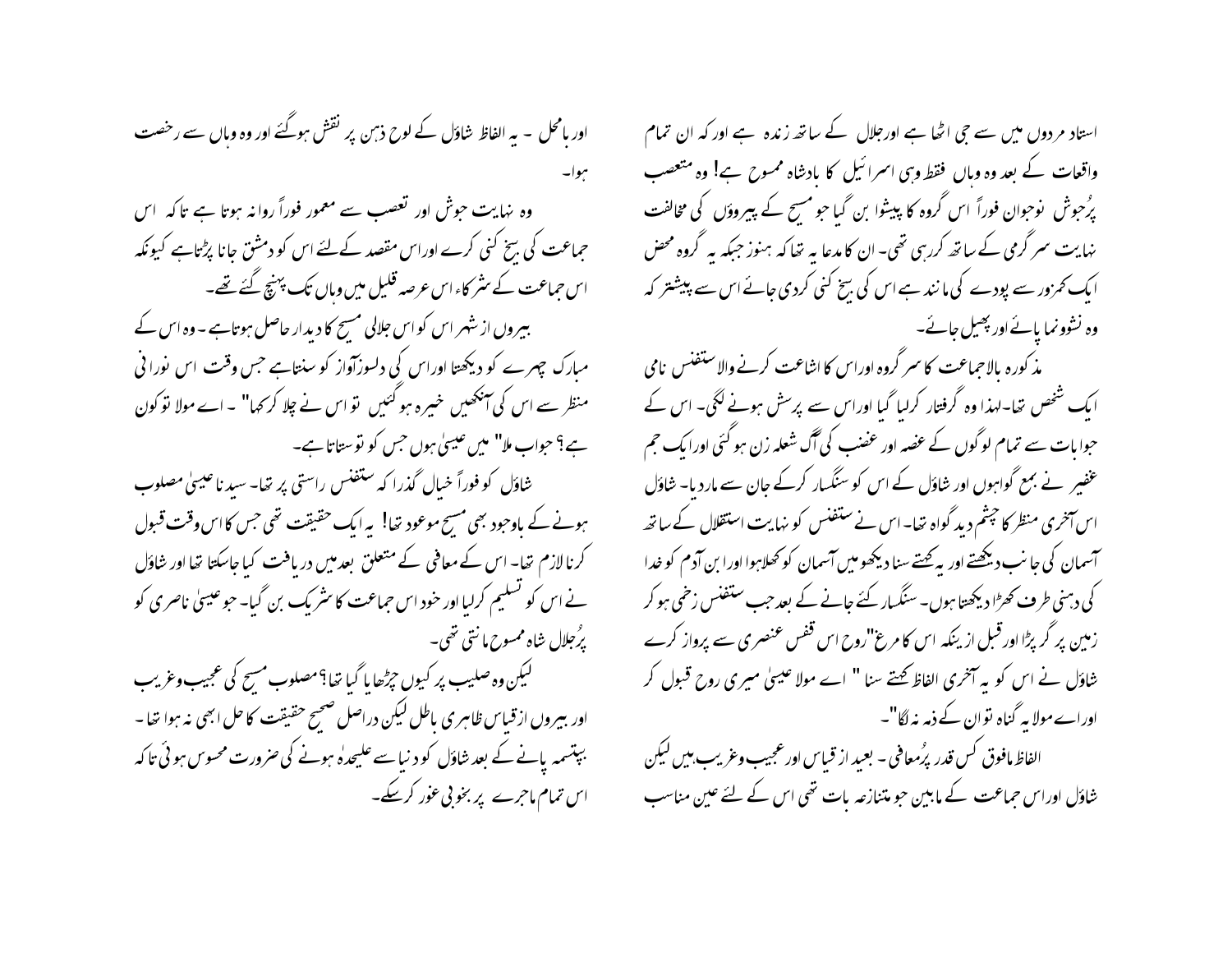یاوحود یکہ آپ اپنی قوت بصارت کی انتہا تک پہنچ جاتے ہیں تو بھی اس کی ساخت کی تفصیل کی انتہا تک آپ کی رسائی نہیں ہو تی۔ حو کچھ آپ نے مشاہدہ کیا وہ اس ذرہ میں سٹروع سے موحود تھا ۔لیکن آپ کی نظروں سے پنہاں تھا۔ بعینہ اس واقعہ کا حال تھا۔ یعنی مسح کی موت کے معاملہ کا۔حوں ہی اس کے معا فی چند ایک اشخاص پر ظاہر ہوگئے انہوں نے خدا کی روح پاک کی ببیشتر روشنی میں اس کا مشاہدہ کیا اور فوراً اس کے اندرو فی معانی اوراس کی حقیقت ان کو نظر آنے لگی بلکہ اور بھی زیادہ واضح ہو ٹی ہو گئی۔ یا ئبل سٹریف میں رسولوں کے اعمال کی کتاب سے لے کرمکاشفہ تک میں اس کے بیانات مرقوم ہے۔لیکن یقین جانئے کہ انسان کی اعلیٰ ترین مساعی اور الہیٰ امداد کے باوجود بھی اس محدود اور ناقص علم کی پشت کے پیچھے ہنوز بہت کھچھ پنہاں ہے۔اس محدود د نیامیں عنیر محدود حقیقت کے اسمرار مخفی بیں حن کے معا في فقط عنير فا في د نبا كي روشني ميں ظاہر ہوگئے۔ شاؤل (جو بعد میں پولوس ٹھلایا) اوران دیگر اشخاص کے مشاہدہ کا جنہوں نے کلوری کے واقعہ کو خدا کی روح پاک کی خوردبین کے نیچے دیکھا خلاصہ ذیل میں ہے۔ مسیح کی موت حوداس کے لئے نہ تھی بلکہ تمام بنی آدم اور کل انسانی اور ہرایک فرد بسٹر کے لئے جداگانہ تھی" اور میرے لئے تھی۔

لهذاوه صحراميں تنها لُكل گيااوروباں تقريباً تين سال تك دعا كرتااور عور فکر کرتا رہا ۔ آخر کار اس نےا پنی روح کے دروازہ کو تھول دیا تاکہ نورحن کو اندرآنے دے۔

اس نور کا بیان حبو اس نے حاصل کیا تھا اس کے تیرہ خطوط میں حبو رسولوں کے اعمال " کی کتاب کے بعد انجیل جلیل میں مندرج بیں موجود ہے اور خود اعمال کی کتاب میں بھی پایا جاتاہے۔ ان میں سبد ناعیسیٰ مسح کی موت کے اندرو نی معافی کی تستریح کی گئی ہے۔

کیاآپ نے کسمی کسی عصوبے ذرہ کا حورد بین کے نیچے مشاہدہ کیا ہے؟ آپ کواپنی آنکھ سے محض ایک نقطہ سا نظر آتاہے۔ لیکن اس کی تر کیب وعنیرہ آپ کی آنکھ سے نہاں ہے۔ آپ اس کو خور دبین کے نیچے رکھتے بیں اور زبردست روشنی اس پر ڈالتے ہیں اوراس کی کامل ساخت کی گویا ایک دنیا سی آپ کی نظروں کے سامنے جاتی ہے۔ پھر آپ ایک اورز بردست ترخور دبین کے نیچے اس کامعا ئنہ کرتے ہیں ۔ حس کے ذریعہ سے آپ اور زیادہ روشنی اس پر ڈالتے ہیں اور قدرت کی عجیب وعریب اورحیرت انگیز کاریگری آپ کی آنکھوں کے سامنے عباں ہوجا تی ہے۔اسی طرح اگر آپ اور زیادہ طاقنور خور دبیین کا استعمال کریں تو اس حصہ کے اور اور عجائب ظاہر ہوتے جائینگے۔ حتی کہ آپ انسان کی قوت توسیع کی انتہا تک پہنچ جاتے ہیں۔ اورحوں حوں آپ مزید عور کرتے جائیں توں نوں اس ذرہ کی ساخت کی جدید اور عجیب یا نوں کامعا ئنہ کرینگے ظاہر ہے کہ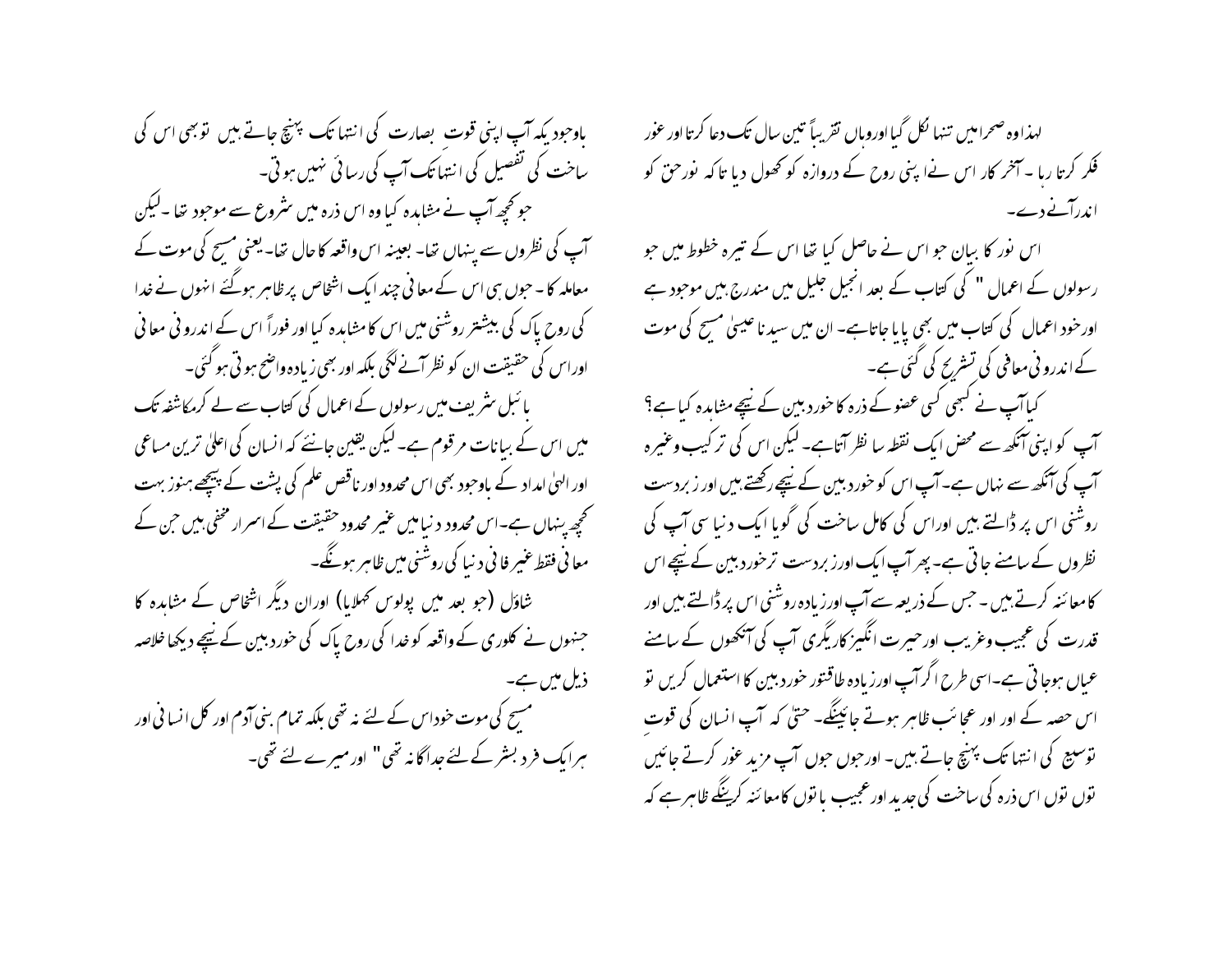بہ سزا انسان کی برداشت سے باہر تھی اور نہ ہی پہ سزا انسان کو دی حاسكتي تھي۔ شاہ ممسوح نے جو نسل انسانی کاکامل نمائندہ تھا انسان کے لئے اپنی محبت کے ماعث فرمایا کہ اس سمزا کو مجھ پر نازل ہونے دو "۔اور خدا کو د نیا کے سائھ ایسی محبت تھی کہ اس نے اس کو د نیامیں بھیج دیا تاکہ وہ اسی مقصد کے لئے انسان بنے۔ خدا کی تمام محبت اور اس کی تمام قدسیت اس شاہ ممسوح میں مجسم تھی بالصرور خدااس میں موجود تھا۔اہذامصلوب شاہ ممسوح میں خدا کی کامل قدوسیت اوراس کی کامل محبت ہر دو کا انکشاف ہوا۔ یعنی تمام د نیا نے مکان اور زمان کی تمام تماشه گاه پراس کامشاہدہ کیا۔ جنہوں نے اس پیغام کو قبول کیا انہوں نے دنیا کے تمام اکناف اوطراف میں اس کی اشاعت کی ۔اس طور سے انسان نے اپنے گناہ کی وسعت اور خدا کی محبت کی عظمت کودیکھ لبا۔ قوموں نے اس کامشاہدہ کیا۔ ہر فر د بسٹر نے جداگانہ اس کومحسوس کیاحتیٰ کہ مجھ پر بھی بہ حقیقت ظاہر ہو گئی جو تیرے لئے اور تمام د نیا کے لئے ہے۔ پس ہر روح کا حومصلوب شاہ ممسوح کا دیدار حاصل کرکے بیدار ہو چکی ہے فرص اولین یہ ہے کہ اپنےآپ کواس کے قدموں پر نثار کرے اوراپنے تئیں اس کے سپرد کرکے اپنے تمام دل وجان اور پوری طاقت ورحمت اور کامل

" وہ گناہ کے لئے تھی۔ تمام جہان، تمام بنی آدم، تمام نسل انسانی اور ہر ایک فر د بسٹر کے گناہوں کے لئے تھی جس میں " بھی شامل ہوں۔ اس گنہگار <sup>نس</sup>ل کی گناہ دنیا میں خدا کی بادشاہی کے قائم ہونے کے راستہ میں سدراہ تھا۔ یعنی گناہ خدا اورانسان کے درمیان حائل تھا۔ پس لازم تھا کہ وہ معاف کیا جائے اور دورودفع کیا جائے تاکہ خدا کی یادشاہی حبوراستیازی کی بادشاہی ہے دنیا میں آجائے اورخدا اورانسان ، مادشاہ اوراس کی رعایا اوریاب حوبادشاہ ہے اس کے اوراس کے فرزندوں کے درمیان کوئی نتے مانع نہ ہو۔ اس سے مراد توبہ اور مغفرت ومعافی کی عالمگیر منادی ہے۔ گیکن یہ کس طرح ممکن ہوسکتا تھا۔ جبکہ ہنوز گناہ کا فیصلہ ہی نہیں ہوا تعا۔ یعنی حب تک کہ انسانی دل کو اس کی اصلیت کی صحیح شناخت حاصل نہ ہو ئی ہواور تاقتیکہ اس کی سمزاوانحام پورےطور پرمعلوم نہ ہواہو؟ وہ معافی ومغفرت کس قسم کی ہوگی؟ اس بادشاہی کی نوعیت کیا ہو گی؟اس خداسے کس قسم کی یا کی اور قدوسیت منسوب کی جائیگی؟ نہیں۔ گناہ کا فیصلہ اورا نصاف صرور ہونا چاہیے اورا سکی اصلیت کے متعلق انسان کو کامل علم ہونا چاہیے اوراس کی سمزا وحزا کے متعلق بھی اسے ناواقف نهبس رہناچاہیے۔ اس کی سمزاموت ہے یعنی عذاب اور تاریکی کی موت۔